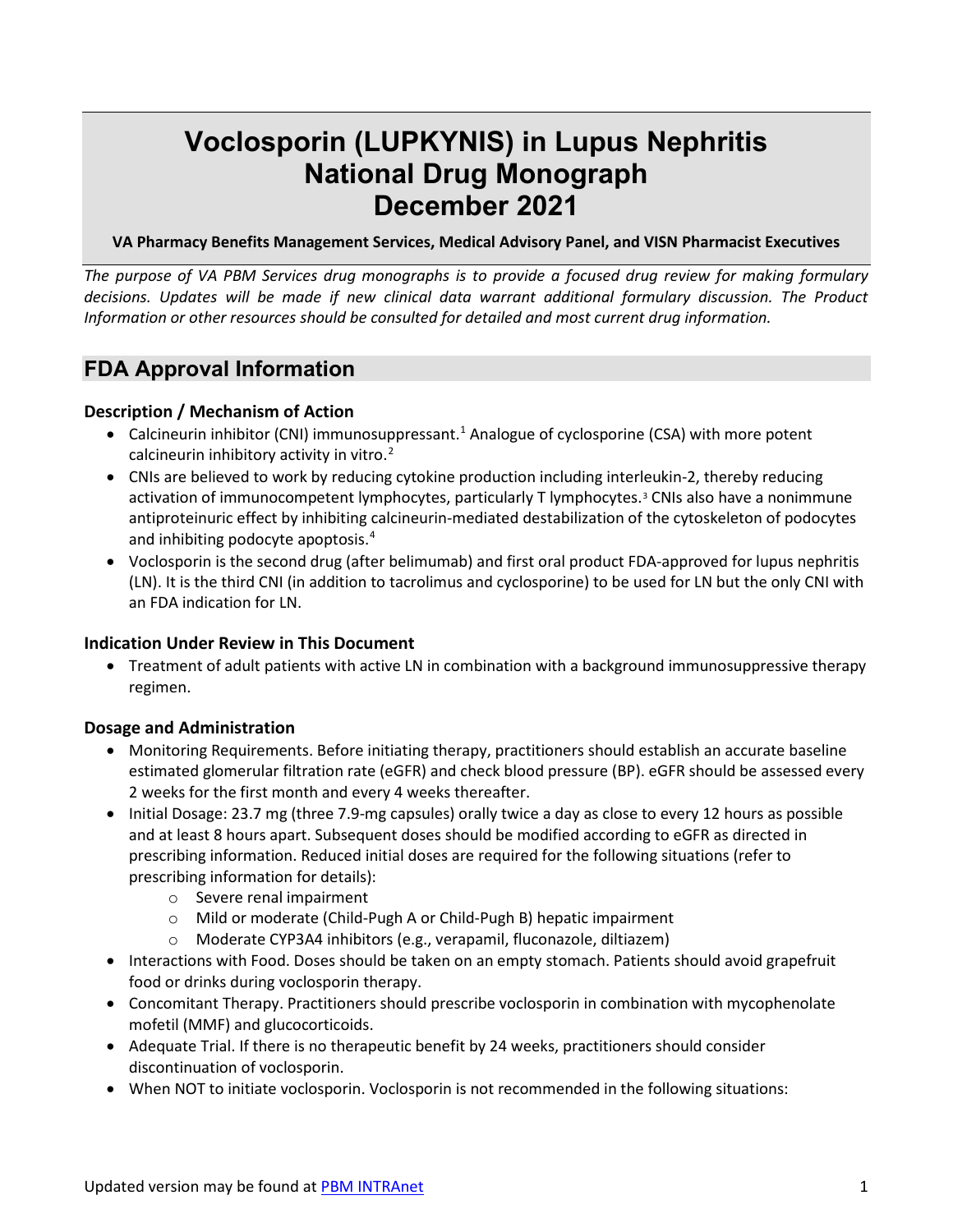- $\circ$  Patients with a baseline eGFR ≤45 mL/min/1.73 m<sup>2</sup> unless the benefit exceeds the risk; these patients may be at increased risk for acute and/or chronic nephrotoxicity.
- o Patients with baseline BP >165/105 mmHg or hypertensive emergency.
- o Severe hepatic impairment (Child-Pugh C).
- $\circ$  Concomitant strong CYP3A4 inhibitors (e.g., ketoconazole, itraconazole, clarithromycin). This is a contraindication.

#### **Dosage Form Under Review**

- Capsules: 7.9 mg.
- • Packaged as four 3 x 5 blister strips assembled into a cardboard wallet. Available as a single wallet (60 capsules) or carton of three wallets (180 capsules).

#### **Specialty Distribution Medication**

• Ordering information is available a[t PBM Formulary Management -](https://dvagov.sharepoint.com/sites/VHAPBM/Formulary/Special%20Handling%20Drugs/Forms/AllItems.aspx?sortField=TradeName&isAscending=true&viewid=75d2ed33%2D720b%2D4fba%2Da3e2%2D33912b89c665&id=%2Fsites%2FVHAPBM%2FFormulary%2FSpecial%20Handling%20Drugs) Specialty Distribution Meds - All [Documents \(sharepoint.com\)](https://dvagov.sharepoint.com/sites/VHAPBM/Formulary/Special%20Handling%20Drugs/Forms/AllItems.aspx?sortField=TradeName&isAscending=true&viewid=75d2ed33%2D720b%2D4fba%2Da3e2%2D33912b89c665&id=%2Fsites%2FVHAPBM%2FFormulary%2FSpecial%20Handling%20Drugs) .

## **Clinical Evidence Summary**

#### **Classification of Lupus Nephritis**

 • The International Society of Nephrology / Renal Pathology Society (ISN / RPS) categorized LN into six classes). $5,6$  $5,6$ 

|              | Table 1 ISN / RPS Classification of Lupus Nephritis       |
|--------------|-----------------------------------------------------------|
| <b>Class</b> | <b>Description</b>                                        |
|              | Minimal mesangial lupus nephritis                         |
| Ш            | Mesangial proliferative lupus nephritis                   |
| Ш            | Focal lupus nephritis                                     |
| IV           | Diffuse segmental (IV-S) or global (IV-G) lupus nephritis |
| v            | Membranous lupus nephritis                                |
| VI           | Advanced sclerosing lupus nephritis                       |

#### **Clinical vs Histologic Outcomes**

- • In the Euro Lupus Nephritis Trial, a combination of decrease in serum creatinine and proteinuria of <1 g/24 hours at 6 months was the best predictor of good long-term (median 73-month) renal outcomes (i.e., of long-term renal outcome in patients with LN was proteinuria <0.7 g/24 hours at 12 months.<sup>[9](#page-13-8)</sup> not permanently renal impaired (PRI), where PRI was defined as serum creatinine repeatedly ≥1.4 mg/dL.<sup>[7](#page-13-6)</sup> Another study showed that reduction in proteinuria by ≥50% at 6 months predicted 15-year renal survival and patient survival without end-stage renal disease.<sup>[8](#page-13-7)</sup> In the MAINTAIN nephritis trial, the best predictor
- <span id="page-1-0"></span> that 30%–50% of complete clinical renal responders had active inflammation on histologic examination despite 6–8 months of immunosuppressive therapy, and 40%–60% of those with no histologic disease activity had high-grade proteinuria.<sup>[10](#page-13-9),[11](#page-13-10)</sup> Of patients with at least 24 months of clinically quiescent LN after several years of immunosuppressive therapy, 30% had histologic disease activity.<sup>11</sup> • However, there is a discordance between clinical response and histologic findings; studies have shown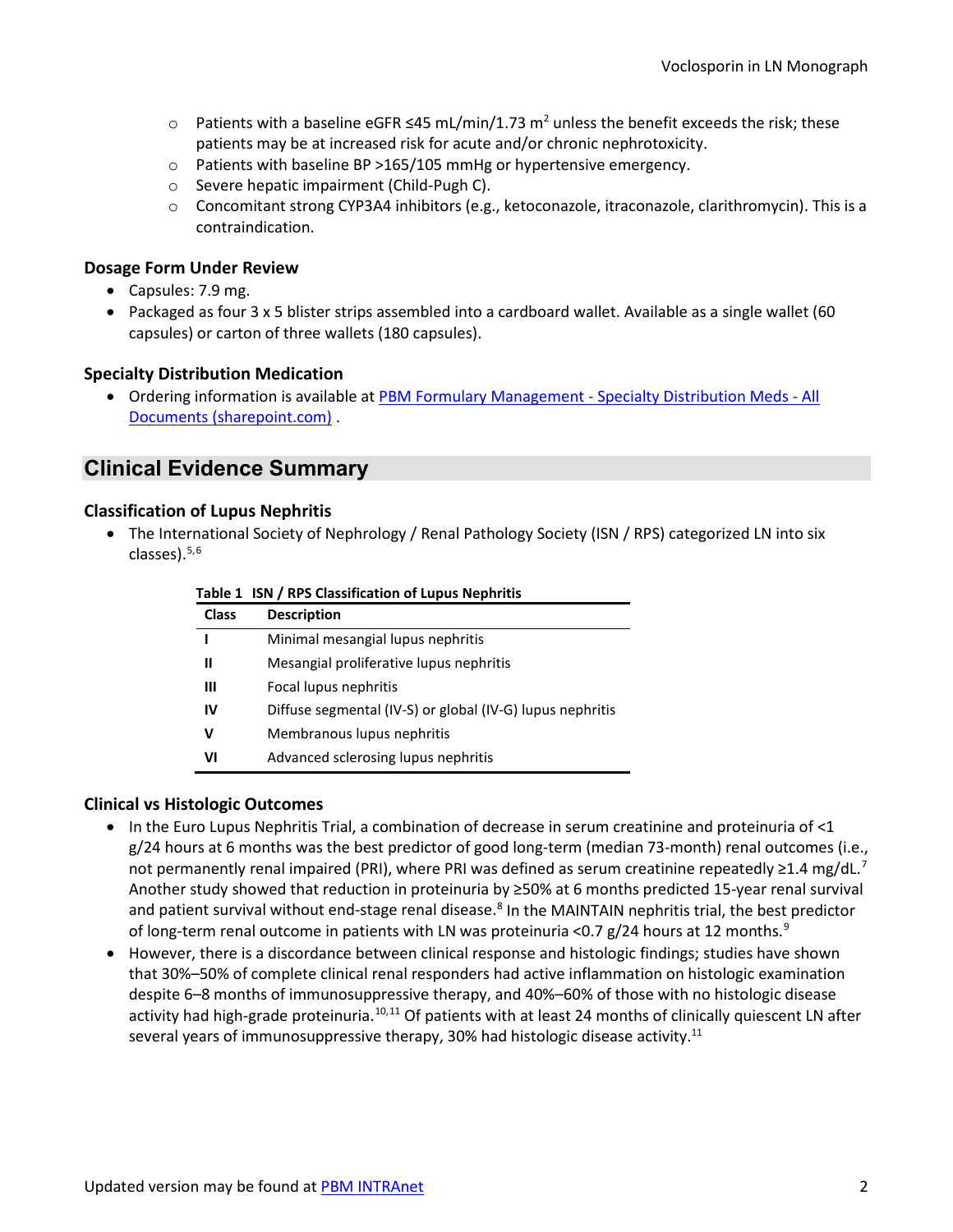### **Efficacy Considerations**

- <span id="page-2-1"></span> • The phase 2, dose-ranging AURA-LV randomized clinical trial (RCT) in patients with class III, IV, or V LN showed that voclosporin (23.7 mg vs 39.5 mg twice daily) in combination with mycophenolate mofetil 23.7 mg vs placebo was 49.4% vs 23.9%, respectively (odds ratio [OR] 3.21 [95% CL: 1.68, 6.13]).<sup>12</sup> considered to be a supportive study to the phase 3 trial. (MMF) was better than placebo plus MMF. The Week-48 complete renal response (CRR) with voclosporin However, voclosporin had numerically higher rates of serious adverse events and deaths. AURA-LV was
- • The phase 3 Aurinia Renal Response in Active Lupus With Voclosporin (AURORA)-1 RCT confirmed the superiority of combination voclosporin + MMF therapy over MMF + placebo (each therapy given on a was efficacious despite rapid taper of glucocorticoids, without the safety concerns seen in AURA-LV.<sup>13</sup> background of glucocorticoid [GC] therapy) in achieving CRR, and showed that the combination treatment
- <span id="page-2-0"></span> • A 2-year, double-blind, placebo-controlled, safety and efficacy extension study (AURORA-2) in eligible completers of AURORA-1 is ongoing.

#### **Phase 3 Randomized Clinical Trial: AURORA-1**

Study Design

- (23.7 mg twice daily) with placebo on a background of mycophenolate mofetil (MMF, 2 g/d with option to (250 mg for weight <45 kg) IV daily for 2 days, then oral prednisone 25 mg (20 mg for weight <45 kg) tapering to ≤2.5 mg/d by Week 16). • AURORA-1 was a 52-week, multicenter, double-blind, placebo-controlled RCT that compared voclosporin increase to 3 g/d if deemed medically necessary) and glucocorticoids (GCs; methylprednisolone 500 mg
	- o Protocolled dosage adjustments were made based on eGFR and blood pressure.
	- o Protocolled antihypertensive therapy was added to maintain a target blood pressure of ≤130 / ≤80 mm Hg. Study drug was discontinued for systolic blood pressure ≥165 mm Hg and/or diastolic ≥105 mm Hg and was not restarted until discussed with the Medical Monitor.
	- o Therapeutic drug monitoring for voclosporin was not performed.
- diagnosed (within previous 6 months) active class III (focal) or IV (diffuse) LN alone or in combination with class V (membranous) LN, or pure class V LN. • Major inclusion criteria were age ≥18 and ≤75 years; systemic lupus erythematosus (SLE), biopsy-
	- o Active class III/IV LN required confirmed proteinuria ≥1500 mg/24 h and UPCR ≥1.5 mg/mg.
	- o Active class V LN required UPCR ≥2 mg/mg.
- Major exclusion criteria included eGFR  $\leq$ 45 mL/min/1.73 m<sup>2</sup>, malignancy within 5 years of screening (except basal and squamous carcinomas treated by excision), lymphoproliferative disease or previous total lymphoid irradiation, severe viral infection within 3 months of screening, and active tuberculosis or known history of tuberculosis.

#### Efficacy Measures

- • Primary Efficacy Measure: CRR at Week 52. This is a composite outcome measure defined as all of the following:
	- $\circ$  Both a urinary protein–creatinine ratio (UPCR) of ≤0.5 mg/mg AND eGFR ≥60 mL/min/1.73 m<sup>2</sup> or no confirmed decrease in eGFR from baseline by >20% or no treatment- or disease-related eGFR-associated event.
	- o Completed a protocolled GC taper (i.e., received no more than 10 mg of prednisone equivalent for ≥3 consecutive days or for ≥7 days total during Weeks 44 through Week 52).
	- o Did not require use of rescue medication.
- • Patients who failed both eGFR measures (i.e., >20% decrease from baseline AND eGFR < 60 mL/min/1.73  $m<sup>2</sup>$ ) were disqualified from a CRR.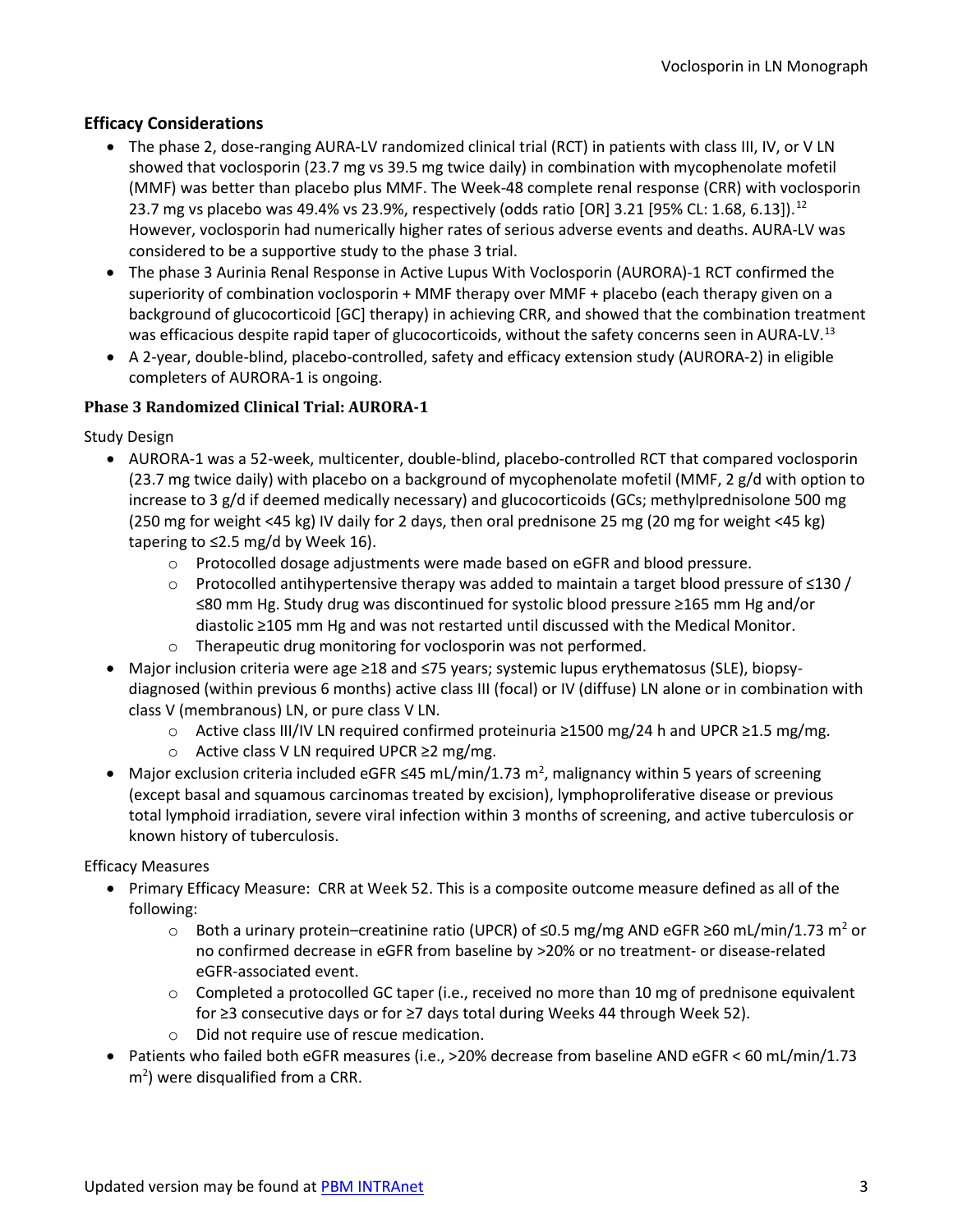- • Key Secondary Efficacy Measures: CRR at Week 24 (CRR with GC dosing assessed from Week 16 to Week 24), time to UPCR ≤0.5 mg/mg, ≥50% decrease from baseline in UPCR (partial renal response) at Weeks 24 and 52, and time to partial renal response.
- A Hochberg step-up statistical procedure was used to control for multiplicity.

Patient Characteristics

- or Asian (30.5%), and ethnicity was Hispanic or Latino in 33% of patients.<sup>[3,](#page-0-0)13</sup> • The study population was racially diverse and consisted mainly of young White or Asian females. Average age was 33 years (range, 18–72 years), gender 88% females (12% males), race was mostly White (36.1%)
- Mean duration of SLE was 7 years, and the mean time since diagnosis of LN was about 5 years.<sup>3</sup> The most common LN classification was pure class IV (47%), followed by pure class V (14%), pure class III (13%), class IV/V (13%), and class III/V (12%).<sup>3</sup> The mean (SD) UPCR at baseline was in the nephrotic range (>3 to 3.5 mg/mg)<sup>[14](#page-13-13)</sup>: 4.1 ± 2.7 mg/mg in the voclosporin group and 3.9 ± 2.4 mg/mg in the placebo group.<sup>3</sup> The mean eGFR at baseline was 92  $\pm$ 31 and 90.4  $\pm$  29, respectively.<sup>3</sup>
- The majority (70%) of patients had hypertension, and 49% had hyperlipidemia.<sup>3</sup>
- • Antimalarials (e.g., hydroxychloroquine) were continued after Day 1 in 50% to 60% of patients, and 58% of (94%), antimalarials (67%) and MMF (63%).<sup>3</sup> patients continued ACEI or ARB therapy after study entry.<sup>3</sup> The most common prior treatments were GCs

#### Results

- A total of 357 patients were randomized: 178 patients to placebo and 179 patients to voclosporin.
- • There was an imbalance in the disposition of study patients. By Week 52, the primary efficacy time point, more placebo than voclosporin-treated patients had withdrawn from the study: 31 (17.4%) vs 16 (8.9%), respectively, mostly because of patient withdrawal of consent (7.9% vs 3.9%, respectively).<sup>3</sup> Deaths occurred in 5 (2.8%) and 1 (0.6%) of placebo and voclosporin-treated patients.<sup>3</sup>
- (24.0%), respectively, most commonly because of intolerable adverse events (13.5% vs 12.8%, respectively) and lack of efficacy (6.2% vs 2.2%, respectively). • More placebo patients than voclosporin-treated patients discontinued study drug: 59 (33.1%) vs 43
- Efficacy data are summarized in [Table 2.](#page-4-0)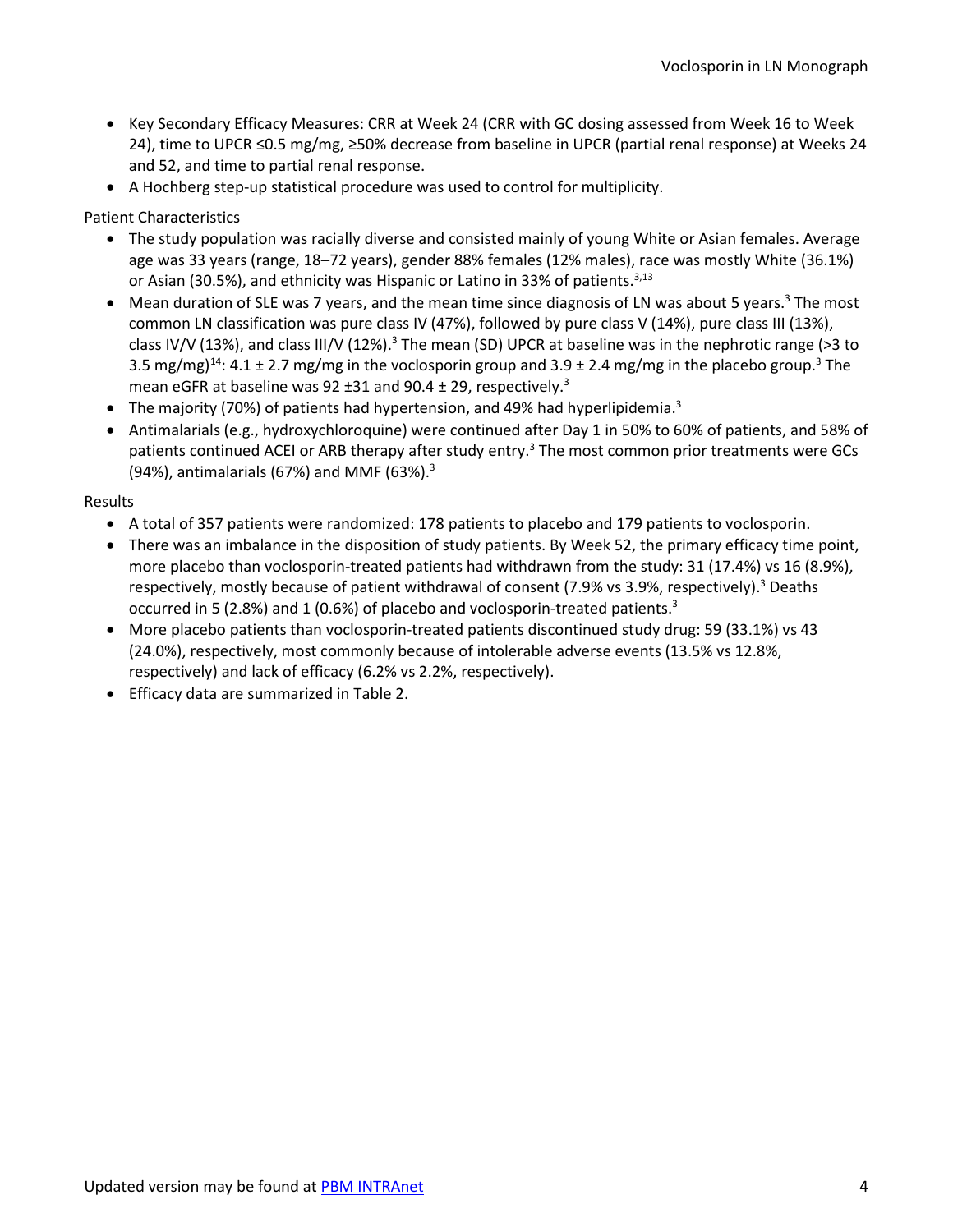#### **Table 2 Efficacy results from AURORA-1**

<span id="page-4-0"></span>

|                                             | <b>Time</b>                    |                |                | <b>Relative Effect</b> | <b>NNT</b> |                        |
|---------------------------------------------|--------------------------------|----------------|----------------|------------------------|------------|------------------------|
| <b>Outcome</b>                              | (Wk)                           | <b>VOC</b>     | <b>PBO</b>     | (95% CL)               | (95% CL)   | Q                      |
| <b>Primary Efficacy Measure</b>             |                                |                |                |                        |            |                        |
| CRR at Week 52, n/N (%)                     | 52                             | 73/179 (40.8)  | 40/178 (22.5)  | OR 2.6 (1.6, 4.3)      | 6(4, 12)   | Н                      |
| Components of Week-52 CRR                   |                                |                |                |                        |            |                        |
| CRR UPCR $\leq$ 0.5 mg/mg, n/N (%)          | 52                             | 81/179 (45.3)  | 41/178 (23.0)  | OR 3.1 (1.9, 5.0)      | 5(4, 8)    | H                      |
| CRR eGFR success, n/N (%)                   | 52                             | 147/179 (82.1) | 135/178 (75.8) | OR 1.5 (0.8, 2.5)      | <b>NSD</b> | $M^{\dagger \ddagger}$ |
| Key Secondary Efficacy Measures             |                                |                |                |                        |            |                        |
| CRR at Week 24, n/N (%)                     | 24                             | 58/179 (32.4)  | 35/178 (19.7)  | OR 2.2 (1.3, 3.7)      | 8(5, 27)   | $M^{\ddagger}$         |
| PRR, n/N (%)                                | 24                             | 126/179 (70.4) | 89/178 (50.0)  | OR 2.4 (1.6, 3.8)      | 5(3, 10)   | $M^+$                  |
|                                             | 52                             | 125/179 (69.8) | 92/178 (51.7)  | OR 2.3 (1.3, 3.7)      | 6(4, 13)   | $M^+$                  |
| Overall UPCR ≤0.5 mg/mg, n/N (%)            | 52                             | 116/179 (64.8) | 78/178 (43.8)  | RR 1.5 (1.2, 1.8)      | 5(3, 10)   | $M^{\dagger \ddagger}$ |
| Days to UPCR ≤0.5 mg/mg, median<br>(95% CI) |                                | 169 (141, 214) | 372 (295, NC)  | HR 2.0 (1.51, 2.70)    |            | H                      |
| UPCR-50, n/N (%)                            | $\qquad \qquad \longleftarrow$ | 173/179 (96.6) | 135/178 (75.8) | RR 1.3 (1.2, 1.4)      | 5(4, 8)    | $M^+$                  |
| Days to UPCR-50, median (95% CL)            |                                | 29 (29, 32)    | 63 (57, 87)    | HR 2.1 (1.6, 2.6)      |            | H                      |

#### Sources: [3,](#page-0-0)[13,](#page-2-0)[15](#page-13-14)

 CFB, Change from baseline; H, High; HR, Hazard ratio; M, Moderate; OR, Odds ratio; PEM, Primary efficacy measure; PRR, Partial renal response, defined as ≥50% reduction from baseline in UPCR; Q, GRADE quality of evidence; UPCR, Urinary protein– creatinine ratio; UPCR-50, 50% reduction in UPCR from baseline at any time during the study

† Downgraded for imprecision (optimal information size not met).

‡ Downgraded for imprecision (wide CI).

- • The anticipated absolute effect for achieving adjudicated CRR in 52 weeks was 205 (95% CL: 92, 330) more per 1000 patients.
- The CRR benefit was mainly driven by achievement of the UPCR  $\leq$ 0.5 mg/mg component.<sup>3</sup>
- Secondary efficacy results:
	- o Time to UPCR ≤0.5 mg/mg was significantly shorter on voclosporin, with a hazard ratio (HR) of 2.0 (95% CL, 1.51, 2.70).<sup>3</sup> In Kaplan-Meier analyses, the difference between treatments was observed from the first month and was sustained for the rest of the study.
	- $\circ$  Health-related quality of life at Weeks 12, 24, and 52 was evaluated but not reported.<sup>3</sup>
	- $\circ$  Health resource utilization at Weeks 24 and 52 was also evaluated but not reported.<sup>3</sup>

#### Exploratory Subgroup Analyses

 • Although point estimates for Week-52 CRR consistently favored voclosporin in subgroup analyses, results South Africa and North America regions, class V LN, no use of MMF, and UPCR  $\leq$ 2 mg/mg.<sup>3</sup> showed no significant treatment differences (95% CL for OR included 1.0) in White patients, the Europe +

#### **Network Meta-analyses (Indirect Comparative Efficacy)**

 MMF, tacrolimus plus MMF, or monotherapy with MMF or cyclophosphamide as induction therapy for lupus nephritis in terms of effectiveness and safety.<sup>16</sup> Based on analyses of four RCTs (two RCTs each for voclosporin plus MMF vs MMF and tacrolimus plus MMF vs IV cyclophosphamide; N = 936), tacrolimus complete response. Both tacrolimus plus MMF (OR 2.85; 95% CrI 1.87, 4.39) and voclosporin plus MMF (OR 1.99; 1.35, 2.97) were significantly better than monotherapy. Voclosporin plus MMF was • A literature search found a Bayesian network meta-analysis that indirectly compared voclosporin plus plus MMF was nonsignificantly better than voclosporin plus MMF (OR 1.43; 0.80, 2.57) in achieving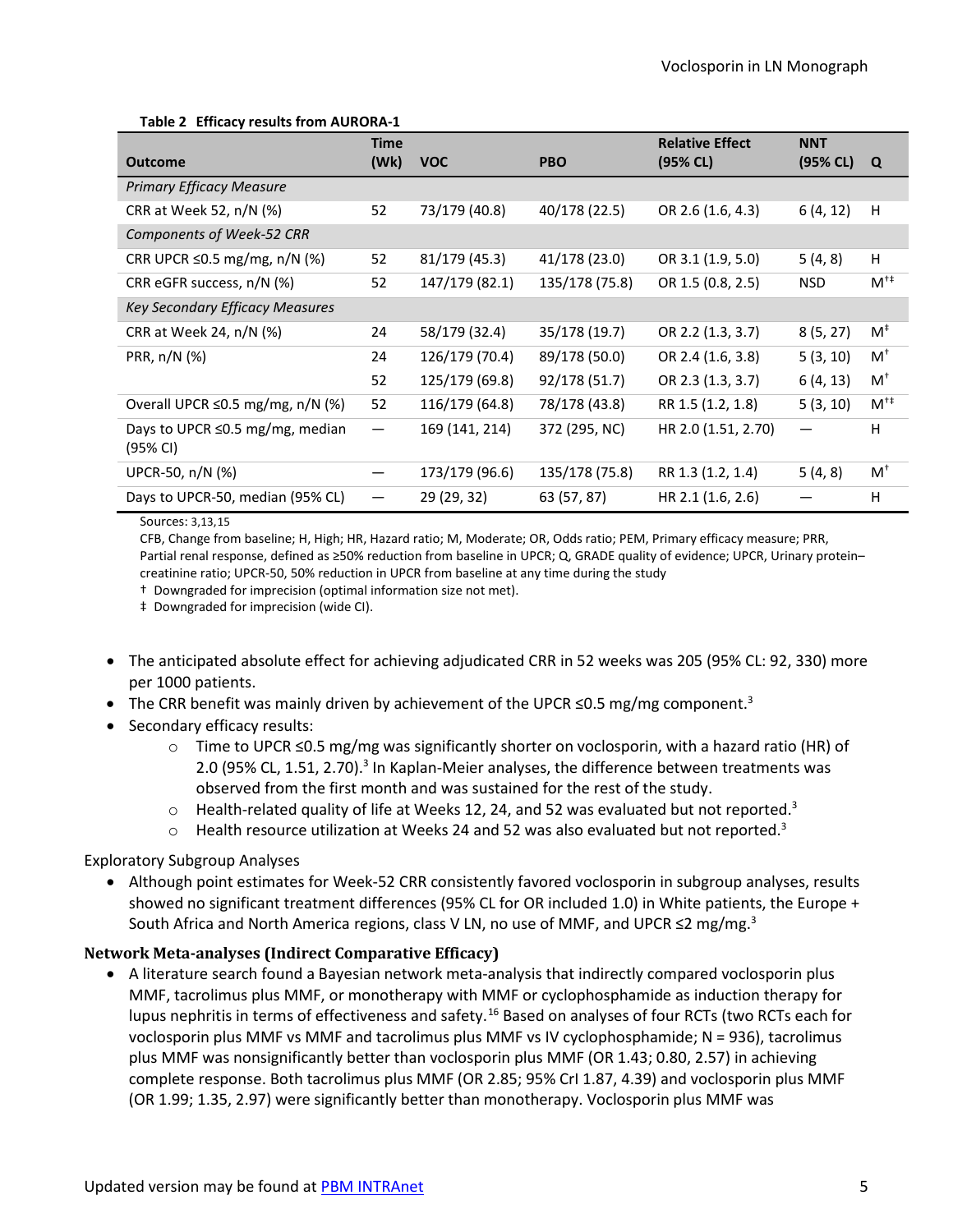nonsignificantly safer than tacrolimus plus MMF (OR 0.55; 0.19, 1.48) in the incidence of serious adverse events. Monotherapy was nonsignificantly safer than voclosporin plus MMF (OR 0.80; 0.53, 1.22) and tacrolimus plus MMF (OR 0.44; 0.16, 1.09). Surface under the cumulative ranking curve (SUCRA) values suggested that tacrolimus plus MMF was likely to be the most effective, followed by voclosporin plus MMF then monotherapy, and that monotherapy was likely to be the safest, followed by voclosporin plus MMF then tacrolimus plus MMF. In summary, voclosporin plus MMF was not differentiable from tacrolimus plus MMF as multitarget induction therapy in terms of effectiveness and safety, although it tended to be less effective and safer than tacrolimus plus MMF. Limitations included different efficacy); different definitions of complete response; Asian vs multi-ethnic populations (response may be monotherapy comparators (MMF vs cyclophosphamide, although they are considered to have similar better in Asians); and lack of assessment of relapse risk. The authors disclosed that they had no conflicts of interest.

#### **Safety Considerations**

- • **AURA-LV**: As mentioned previously, the phase 2 AURA-LV RCT showed numerically higher rates of serious adverse events (26.6% vs 15.9%) and deaths (6.8% vs 1.1%) with voclosporin vs placebo. $3,12$  The daily) and resulted in a bias toward worse safety outcomes.<sup>3</sup> differences were attributed to imbalances in the regional randomization that allocated a disproportionate number of patients from Asian countries with low gross domestic product to voclosporin (23.7 mg twice
- • **AURORA-1**: The safety signals seen in the phase 2 trial were not confirmed in the phase 3 trial. Serious respectively.<sup>13</sup> Deaths occurred in 1 patient (<1%) vs 5 patients (3%), respectively.<sup>13</sup> adverse events occurred in 37 patients (21%) vs. 38 patients (21%) in the voclosporin and placebo groups,
- profile of voclosporin based on up to 52 weeks of data was qualitatively consistent with the known safety • **Pooled LN Study Populations** (N = 267 and 266 for voclosporin and placebo, respectively): The safety profile of other CNIs, with nephrotoxicity and hypertension occurring most commonly.
	- respectively).<sup>3</sup> The majority of these events consisted of decreases in eGFR (26% vs 9% for voclosporin vs placebo, respectively) that led to dosage modification or discontinuation of study drug.<sup>3</sup> o Renal-related adverse events were more common on voclosporin than placebo (33% vs 18%,
	- $\circ$  Other known CNI-related adverse events occurred more frequently on voclosporin, such as hypertrichosis, hirsutism, gingival hypertrophy, and tremor.<sup>3</sup>
	- $\circ$  However, quantification of nephrotoxicity remains uncertain.<sup>3</sup> The long-term (>1 y) effects of voclosporin therapy including the risk of chronic CNI-related renal toxicity have not been evaluated to inform whether the short-term proteinuric benefits outweigh potential long-term harms.
- **Boxed Warnings**: Malignancies and serious infections. (Cyclosporine and tacrolimus also have these boxed warnings.)
- • **Contraindications**: Concomitant strong CYP3A4 inhibitors, which can significantly increase exposure to voclosporin. (Cyclosporine and tacrolimus lack this contraindication; however, the prescribing information advises avoiding concomitant use of these CNIs with CYP3A4 inhibitors because of the drug interaction.)
- • **Other Warnings / Precautions**: Additional warnings include
	- o Nephrotoxicity
	- o Hypertension
	- o Neurotoxicity
	- o Hyperkalemia
	- o QTc prolongation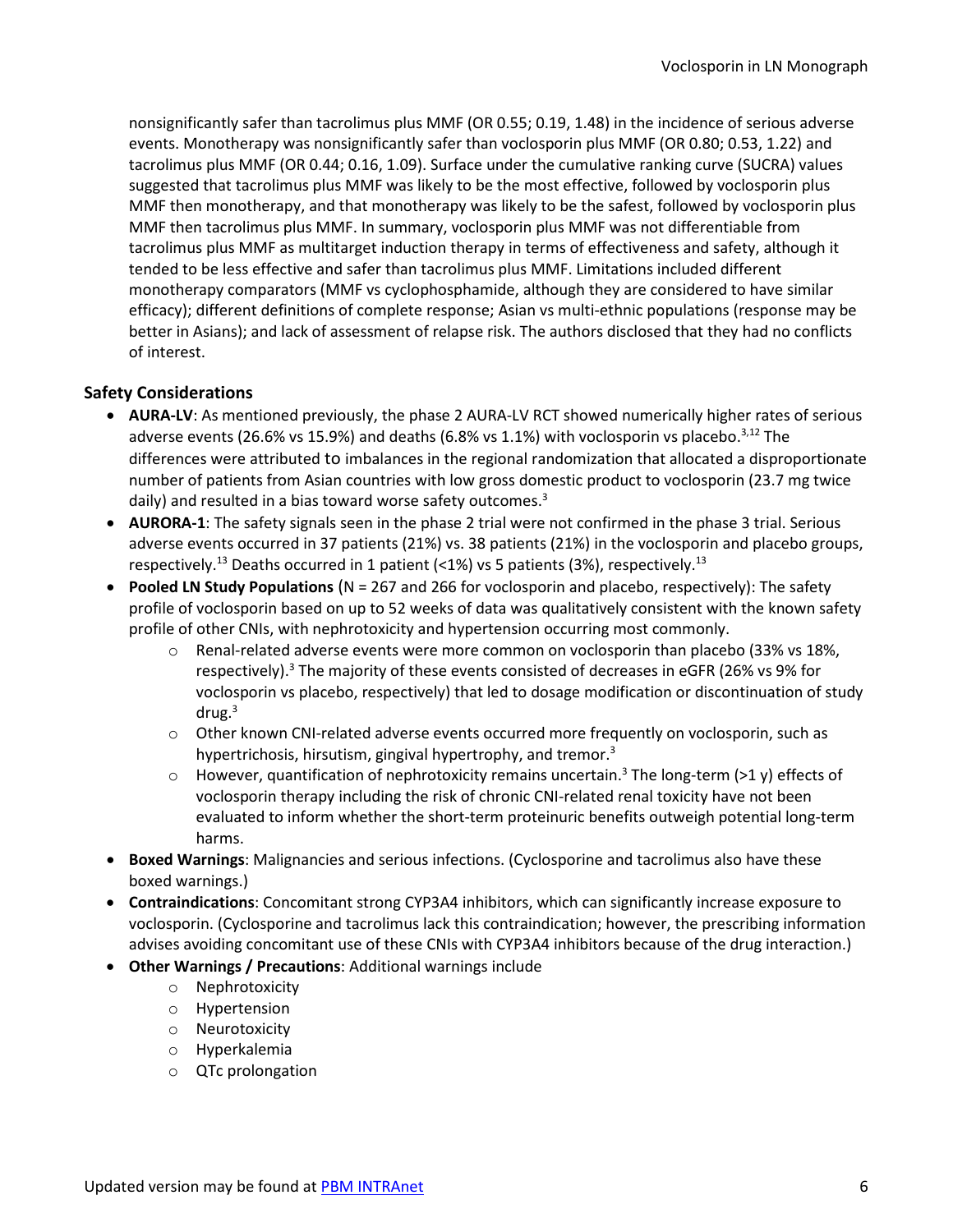- o Immunizations: Avoid use of live attenuated vaccines during voclosporin therapy. Inactivated vaccines may fail to provide a sufficient immunogenic response.
- o Pure red cell aplasia (PRCA)
- <span id="page-6-0"></span> • **Deaths and Serious Adverse Events**: No mortality signal was seen in the phase 3 RCT[.3](#page-0-0) 
	- $\circ$  Deaths: 1 (<1%) vs 5 (3%) on voclosporin vs placebo, respectively.<sup>13</sup>
	- adjusted incidence rates of serious adverse events of 32 vs 26 events per 100 patient-years.<sup>3</sup>  $\circ$  Serious adverse events were more common on voclosporin than placebo, with exposure-
	- $\circ$  Specific serious adverse events are summarized in [Table 3.](#page-6-0)

| <b>Serious Adverse</b> | Incidence, pts per 100 |                                                      |
|------------------------|------------------------|------------------------------------------------------|
| Event                  | PY, VOC 23.7 mg vs PBO | <b>Most Common Types</b>                             |
| <b>Infections</b>      | 11.9 vs 12.0           | Pneumonia, gastroenteritis, urinary tract infections |
| Nephrotoxicity         | 5.6 vs 3.7             | Acute kidney injury and renal impairment             |
| Neurotoxicity          | $3.9$ vs $0.9$         | Headache, migraine, seizure, and PRES                |
| Hypertension           | $2.1$ vs $0.4$         |                                                      |
| Malignancy             | $1.7$ vs $0.0$         |                                                      |

| Table 3 Serious adverse events reported during voclosporin clinical trials |  |  |  |
|----------------------------------------------------------------------------|--|--|--|
|                                                                            |  |  |  |

Source[: 1](#page-0-1) 

**PBO**, Placebo; **PRES**, Posterior reversible encephalopathy syndrome; **PY**, Patient-year; **VOC**, Voclosporin

- proteinuria), which were less common in the voclosporin group than the placebo group (4% vs 7%, • **Withdrawals Due to Adverse Events (WDAEs)**: In pooled LN data, the incidence of WDAEs were similar in the voclosporin and placebo groups (14% vs 13%, respectively). The most common reason for WDAEs were classified under renal and urinary disorders (including renal impairment, lupus nephritis, and respectively). GFR decreased (4% vs 2%, respectively) and renal impairment (2% vs 2%, respectively) were the most common specific WDAEs.
- **Dosage Modifications Due to Adverse Events (DMDAEs)**: DMDAEs were more frequent on voclosporin than placebo (46% vs 25%, respectively), primarily due to nephrotoxicity and hypertension.<sup>3</sup>
- • **Acute Nephrotoxic Adverse Events**: 33% vs 18% of patients on voclosporin vs placebo, respectively, met the definition of Acute Renal Failure Standard MedDRA Queries (SMQ).<sup>3</sup> Acute Renal Failure SMQ adverse events.<sup>3</sup> More patients on placebo than on voclosporin reported LN as an adverse event.<sup>3</sup> events were comprised mainly of decreased GFR (26% vs 9%).[3](#page-0-0) Excluding events of decreased GFR, 32 voclosporin-treated patients vs 21 placebo patients experienced Acute Renal Failure SMQ adverse
- **Cardiovascular Adverse Events**: 12% vs 5% on voclosporin vs placebo, respectively.<sup>3</sup> The most common adjudicated cardiovascular event was hypertension (19% vs 9%, respectively).<sup>3</sup>
- • **Common Adverse Events** (≥10% in voclosporin group and higher than placebo): GFR decreased (26% vs 9%), hypertension (19% vs 9%), diarrhea (19% vs 13%), headache (15% vs 8%), anemia (12% vs 6%), cough (11% vs 2%), urinary tract infection (10% vs 6%).
- **Other Recognized CNI-related Adverse Events of Interest** (pooled LN data; voclosporin vs placebo, respectively)<sup>3</sup>[:](#page-0-0)
	- o Malignancy 2% vs 0%
	- o Hypertrichosis 2% vs 0%
	- o Hirsutism 2% vs 0%
	- o Gingival hypertrophy 2% vs 0%
	- o Tremor 3% vs 1%
- Laboratory Findings of Interest (pooled LN data; voclosporin vs placebo, respectively)<sup>3</sup>:
	- o Hyperlipidemia 3% vs 2%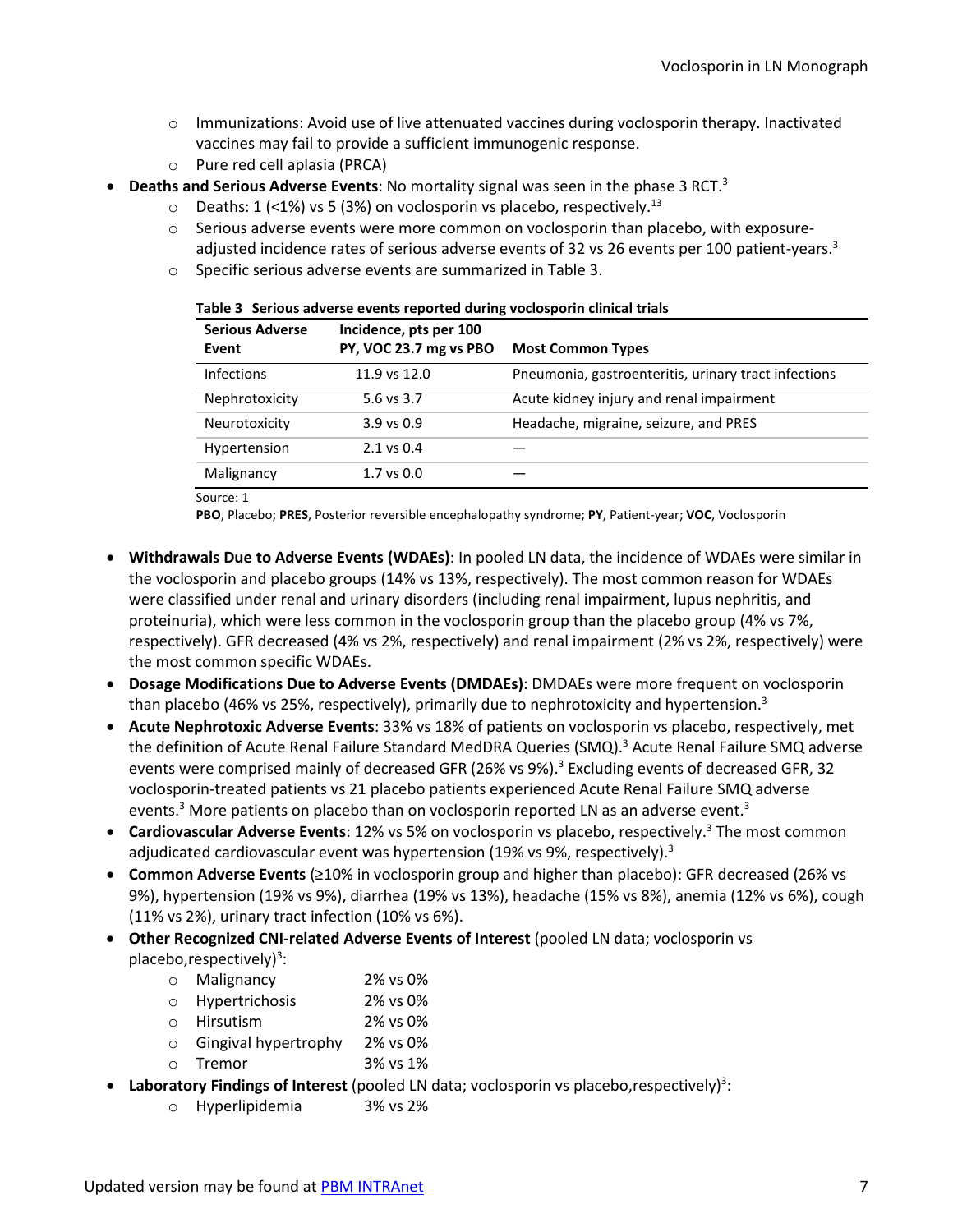- o Hypertriglyceridemia <1% vs 3%
- o Hyperglycemia 1% vs 2%
- decrease in **cholesterol** levels. • **Significant Differences in Laboratory Findings**. The voclosporin group showed a significantly greater
	- o In the pooled LN data, **total cholesterol** levels decreased from baseline to Week 52 to a greater degree on voclosporin than placebo, by 191 mg/dL and 64 mg/dL, respectively.<sup>3</sup> Values entered the normal range (≤200 mg/dL) only in the voclosporin group. The percentage of patients with percentage points (19% to 48%) in the placebo group.<sup>3</sup> normal cholesterol by the end of the treatment period increased from baseline to the end of the treatment period by 42 percentage points (17% to 59%) in the voclosporin group and by 29
	- o In AURORA 1, 82 patients (46%) of the voclosporin group and 92 patients (52%) of the placebo use between the two treatment groups was not reported. Relative to placebo, voclosporin (least square mean treatment difference, –19.3 [95% CL –32.7, –5.8] mg/dL) and **low-density**  group had hyperlipidemia at baseline. Statin use was not protocolled, and distribution of statin therapy resulted in significantly greater decreases from baseline to Week 52 in **total cholesterol lipoprotein cholesterol** (-13.7 [-24.4, -2.9] mg/dL).<sup>13</sup>
- **Drug–Drug Interactions.** Voclosporin drug interactions overlap with those for cyclosporine and tacrolimus.
	- o **Moderate CYP3A4 inhibitors**: Reduce voclosporin dosage to 15.8 mg in the morning and 7.9 mg in the evening.
	- o **Strong and moderate CYP3A4 inducers**: Avoid concomitant use.
	- o **Certain P-gp substrates with narrow therapeutic window**: Reduce dosage of substrate as recommended in its prescribing information (voclosporin is a P-gp inhibitor).
	- o **OATP1B1 substrates** (e.g., statins): Statins are recommended adjunctive agents to treat (voclosporin is an OATP1B1 inhibitor in vitro; not studied clinically). hyperlipidemia associated with LN. Monitor for adverse effects from OATP1B1 substrates
	- o **Lack of interaction with MMF**. Unlike cyclosporine, which may decrease MMF exposure, and unlike tacrolimus, which may increase MMF exposure, voclosporin does not interact with MMF.

#### **Other Considerations**

- • **Pregnancy**: Unlike alcohol-free cyclosporine formulations and tacrolimus, voclosporin should be avoided in pregnancy (because of its alcohol content, 21.6 mg dehydrated ethanol per capsule or 129.4 mg/d). on safety of voclosporin use during pregnancy in humans. (Alcohol-containing cyclosporine formulations should be avoided in pregnancy.) There is insufficient data
- **Lactation**: Insufficient clinical data.
- **Females and Males of Reproductive Potential**: If voclosporin is used with background mycophenolate mofetil therapy, refer to the prescribing information for mycophenolate mofetil.
- **Therapeutic Drug Monitoring (TDM)**. There are no recommendations for TDM of voclosporin in LN. (For renal transplantation, the proposed therapeutic range is 35 to <60 ng/mL.<sup>[17](#page-13-16)</sup>)
- <span id="page-7-0"></span>cyclosporine.<sup>[18](#page-13-17)</sup> In contrast to cyclosporine, which is metabolized primarily at its amino acid-1 site, voclosporin is primarily metabolized at its amino acid-9 position.<sup>18</sup> Voclosporin is metabolized to IM9, of IM9 with voclosporin relative to AM1 with cyclosporine is believed to result in less competitive • **Pharmacokinetics–Pharmacodynamics**. A study in renal allograft patients showed that voclosporin had less pharmacokinetic–pharmacodynamic (concentration–calcineurin inhibition) variability than which has ~10% of the parent drug activity and shows anti-T-cell activity equipotent to the AM1 metabolite of cyclosporine, but is produced in much smaller quantities than AM1.<sup>18</sup> The lower production antagonism with the parent molecule and less variability in the concentration–calcineurin inhibition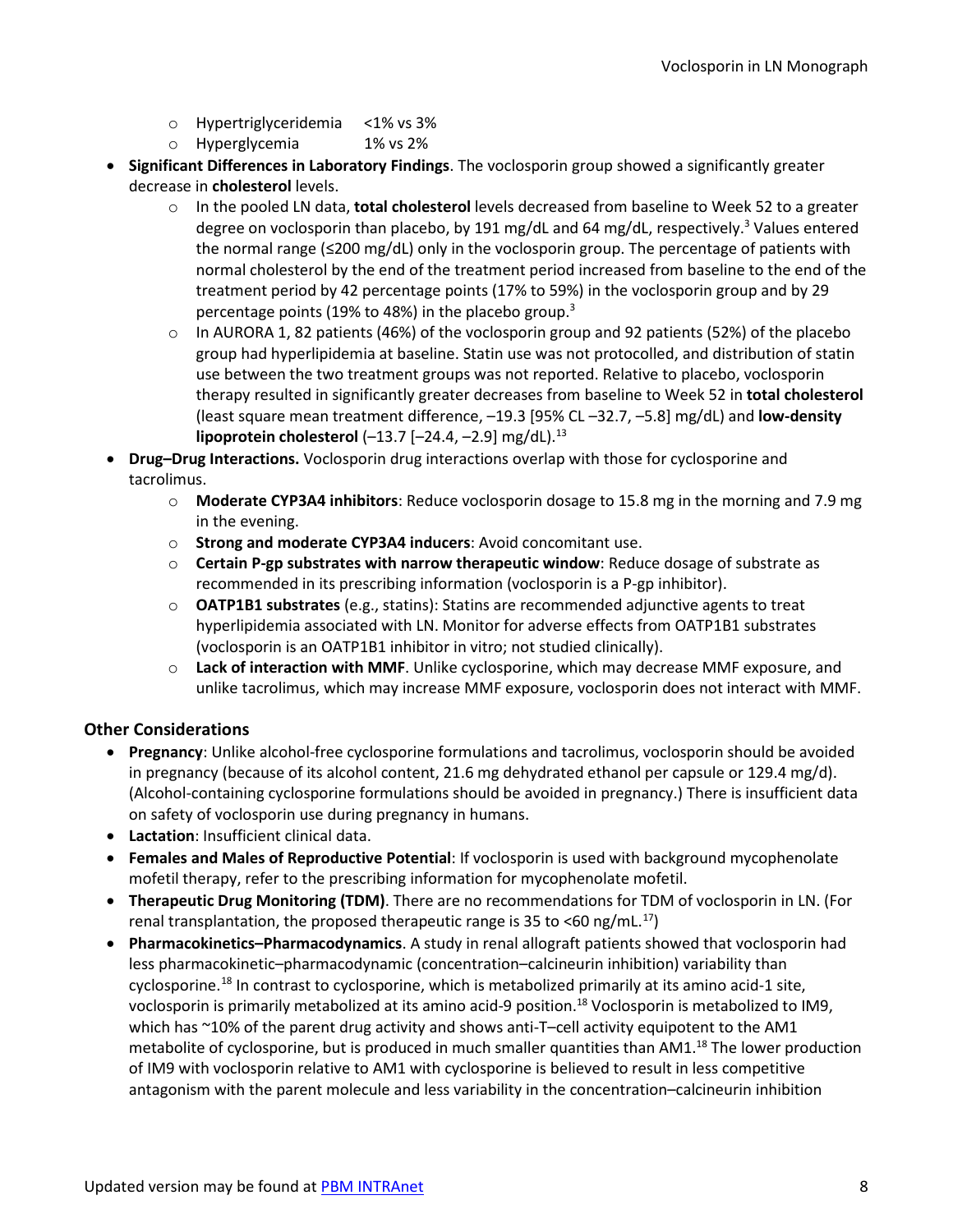voclosporin and cyclosporine could potentially result in a better safety profile for voclosporin,<sup>[18,](#page-7-0)[19](#page-14-0)</sup> there is the two CNIs in clinical safety. Qualitatively, the safety profile of voclosporin is similar to that of relationship.<sup>18</sup> Although it was theorized that differences in the pharmacokinetic disposition between no definite evidence that the pharmacokinetic differences translate into quantitative differences between cyclosporine.

- for nephrotoxicity. • **Renal and Hepatic Dosage Adjustments**. Like cyclosporine, and unlike tacrolimus, voclosporin requires dosage adjustment in renal or hepatic impairment; however, only voclosporin has *specific*  recommendations for dosage reduction (see prescribing information<sup>1</sup>). All CNIs require dosage reduction
- • **Evidence Gaps.** Health-related quality of life was not reported. Evaluation of voclosporin in African potential signal from exploratory subgroup analyses suggesting that voclosporin may be more effective in Americans and by other racial groups is needed, considering health disparities in LN prognosis and a non-White patients than White patients. Important outcomes not evaluated were histologic response / remission, incidence of end-stage renal disease, requirement for renal replacement therapy, rate of renal transplants, long-term patient survival, hospitalization or readmission, functional ability, and patient satisfaction.

#### **Other Therapeutic Options**

- indicated for patients with class III ( $\pm$  class V) LN, class IV ( $\pm$  class V) LN, and patients with class V LN with either nephrotic-range proteinuria or proteinuria >1 g/24 hours despite an optimized, adequate trial (for a reasonable time period, such as  $\geq$ 3 months) of ACEI or ARB therapy.<sup>[20](#page-14-1),[21](#page-14-2)</sup> Immunosuppressive therapy is • Immunosuppressants play a central role in the prevention of further renal damage, chronic kidney disease, and end-stage renal disease. Immunosuppressive therapy (in combination with glucocorticoids) is unlikely to be effective for class VI LN.
- <span id="page-8-2"></span><span id="page-8-0"></span> Hydroxychloroquine should also be recommended for all patients with LN (class I to V) without • In addition to immunosuppressants, an angiotension converting enzyme inhibitor (ACEI) or angiotensin receptor blocker (ARB) is recommended for all patients with proteinuria or arterial hypertension. contraindications because of its antithrombotic effects<sup>22</sup> and to reduce the risks of developing LN and end-stage renal disease and to improve the likelihood of achieving CRR.<sup>23</sup>
- <span id="page-8-3"></span> • The general treatment strategy has consisted of *initial* (aka induction) therapy to achieve improvement and *subsequent* (aka maintenance) therapy to prevent renal flares. Sequential immunosuppressive the sequential, induction–maintenance treatment paradigm. Combination therapies include tacrolimus + MMF, voclosporin + MMF, and belimumab + MMF or cyclophosphamide (each concurrently with glucocorticoids). therapy has been conventionally used, with glucocorticoids as the foundation for rapid control followed by addition of other immunosuppressants. Combinations of immunosuppressives have been shown to be effective and are being suggested for initial and subsequent (*continued*) therapy, [24](#page-14-5) breaking away from
- • Because CNIs (cyclosporin and tacrolimus) have lacked evidence in important areas (non-Asian patients, European Renal Association–European Dialysis and Transplant Association (EULAR / ERA-EDTA) recommendations for the management of LN did not recommend CNI monotherapy or CNI combination therapy for first-line initial treatment.<sup>[20](#page-8-0)</sup> renal outcomes, and long-term therapy), the 2019 Joint European League Against Rheumatism and
- <span id="page-8-1"></span>target plasma concentrations for tacrolimus: 3–10 ng/mL).<sup>25,26</sup>. The use of CNIs in LN is limited by • Dosing for CNIs in LN has been inconsistent, using fixed doses or therapeutic drug monitoring (range of nephrotoxicity.
	- $\circ$  Duration of an adequate trial of CNIs. In a model-based meta-analysis of 10 clinical studies (N = 222), when a range of tacrolimus concentration of 3–10 ng/mL was used, at least 1.5 months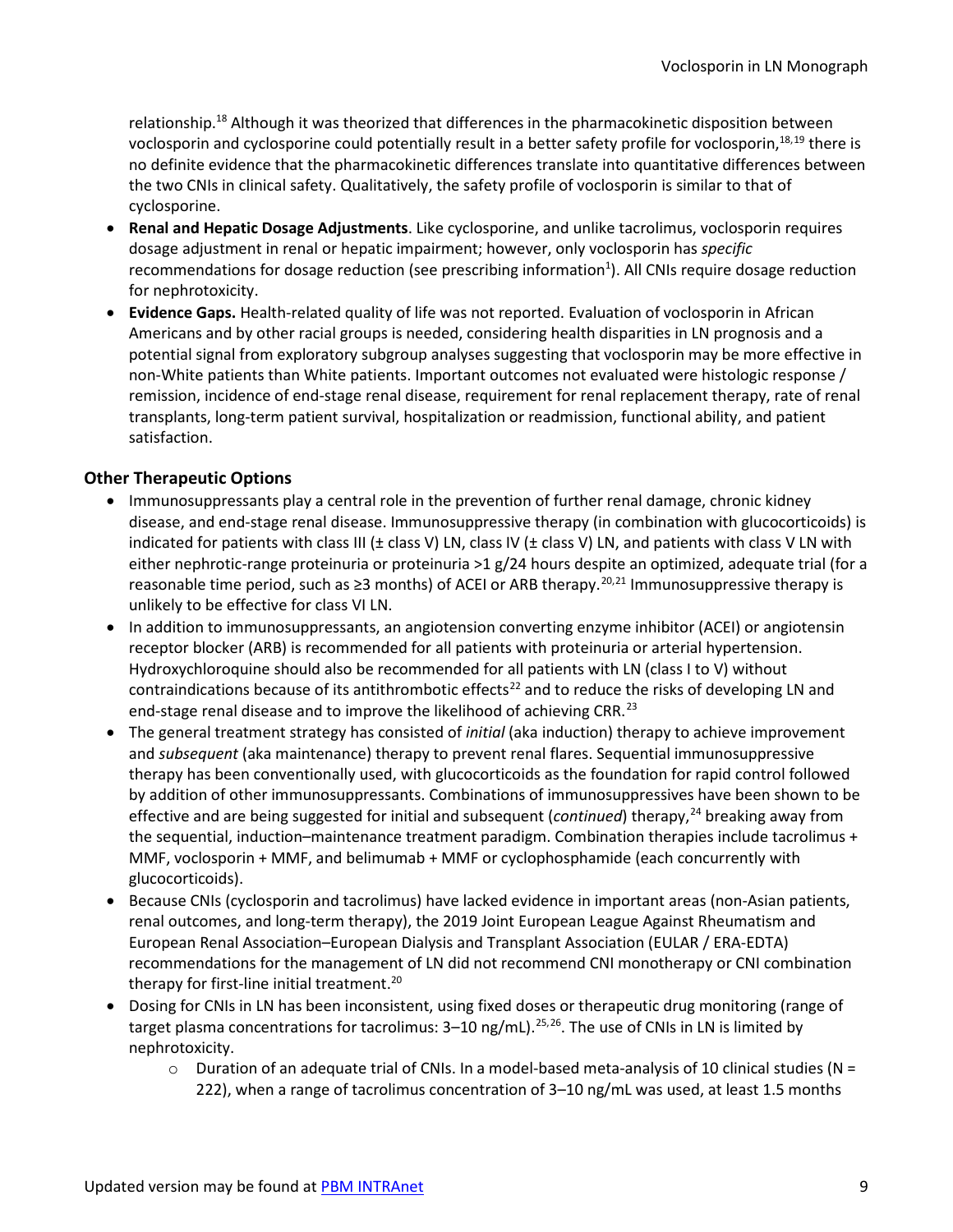was needed to optimize efficacy in terms of achieving plateau (80% of maximal) 24-hour changes from baseline in proteinuria in patients with lupus nephritis.<sup>26</sup> The 90% and 95% of maximal changes in urine protein were achieved at 3.33 months and 7.03 months, respectively.

<span id="page-9-0"></span>treatment recommendations, developed by EULAR / ERA-EDTA,<sup>[20](#page-8-0)</sup> are summarized in [Table 4.](#page-9-0) • The American College of Rheumatology last published guidelines for LN in 2012.<sup>21</sup> The most current LN

| <b>Treatment</b><br><b>Phase</b>  | Class III/IV ± V LN                                                                                                                                                                         | <br>Class V LN<br>w/ nephrotic-range proteinuria or<br>UPCR >1000 mg/g despite optimal<br><b>RAAS blocker therapy</b> |  |
|-----------------------------------|---------------------------------------------------------------------------------------------------------------------------------------------------------------------------------------------|-----------------------------------------------------------------------------------------------------------------------|--|
| Initial<br>Therapy,<br>First-line | Mycophenolate $(2-3 g/d) +$ GC1<br><b>OR</b>                                                                                                                                                | Mycophenolate $(2-3 g/d) +$<br>GC <sub>2</sub>                                                                        |  |
|                                   | Low-dose cyclophosphamide (ELNT regimen: 500<br>mg IV q2w for 6 doses) + GC1                                                                                                                |                                                                                                                       |  |
| Initial<br>Therapy,               | For All Patients, Including Those at High Risk of<br>Kidney Failure: <sup>†</sup>                                                                                                           | IV cyclophosphamide + GC2<br>OR                                                                                       |  |
| Alternative                       | CNI (especially TAC 4 mg/d) + mycophenolate<br>$(1-2 g/d)$ + GC1, particularly in pts w/nephrotic-<br>range proteinuria                                                                     | CNI (especially TAC) + GC2<br>OR                                                                                      |  |
|                                   | For Patients at High Risk of Kidney Failure: <sup>†</sup>                                                                                                                                   | CNI (especially TAC) +<br>mycophenolate + GC2                                                                         |  |
|                                   | High-dose cyclophosphamide (NIH regimen: 0.5<br>to 1 g/m <sup>2</sup> IV once monthly x 6-7 mo) + GC1                                                                                       |                                                                                                                       |  |
| Subsequent                        | Low-dose mycophenolate $(1-2 g/d)$                                                                                                                                                          | Same as for focal or diffuse LN.                                                                                      |  |
| Therapy<br>(for $\geq$ 3 y)       | <b>OR</b><br><b>Azathioprine</b> (2 mg/kg/d) – preferred if patient<br>plans to become pregnant.                                                                                            | Can also consider continuing,<br>switching to, or adding a CNI at<br>lowest effective dose.                           |  |
|                                   | Each therapy $+$ GC at lowest possible dose (2.5-5<br>mg/d) when needed.                                                                                                                    |                                                                                                                       |  |
|                                   | After at least 3-5 y, tapering / discontinuation of<br>immunosuppressants (GC first) may be attempted if<br>complete response was achieved.                                                 |                                                                                                                       |  |
| Active,<br>Refractory<br>$LN^*$   | Switch to one of the alternative initial therapies<br>above (mycophenolate, low-dose<br>cyclophosphamide, CNI, or CNI + mycophenolate)<br>OR                                                | Switch to another initial<br>therapy (mycophenolate, low-<br>dose cyclophosphamide, CNI,<br>or CNI + mycophenolate)   |  |
|                                   | Switch to rituximab (1000 mg on days 0 and 14)<br>monotherapy or in combination with<br>mycophenolate or cyclophosphamide. A repeat<br>cycle can be considered to prevent or treat relapse. |                                                                                                                       |  |
|                                   | OR<br>Add belimumab to mycophenolate or<br>cyclophosphamide.                                                                                                                                |                                                                                                                       |  |

**Table 4 2019 EULAR / ERA-EDTA Treatment Recommendations for Lupus Nephritis** 

Source: [20](#page-8-0)

 **CNI**, Calcineurin inhibitor; **ELNT**, Euro-Lupus Nephritis Trial[27;](#page-14-8) **GC1**, Glucocorticoid regimen 1 = IV pulses of methylprednisolone (total dose 500–2500 mg) followed by prednisone (0.3–0.5 mg/kg/d) for up to 4 wks, tapered to ≤7.5 mg/d by 3–6 mos; **GC2**, Glucocorticoid regimen 2 = pulse IV methylprednisolone (total 500–2500 mg), then prednisone (20 mg/d, tapered to ≤5 mg/d by 3 mo); **NIH**, National Institutes of Health; **RAAS**, Renin-angiotensin-aldosterone system; **UPCR**, Urine protein–creatinine ratio † Acute kidney injury / decreased GFR, histologic evidence of cellular crescents, fibrinoid necrosis, or severe interstitial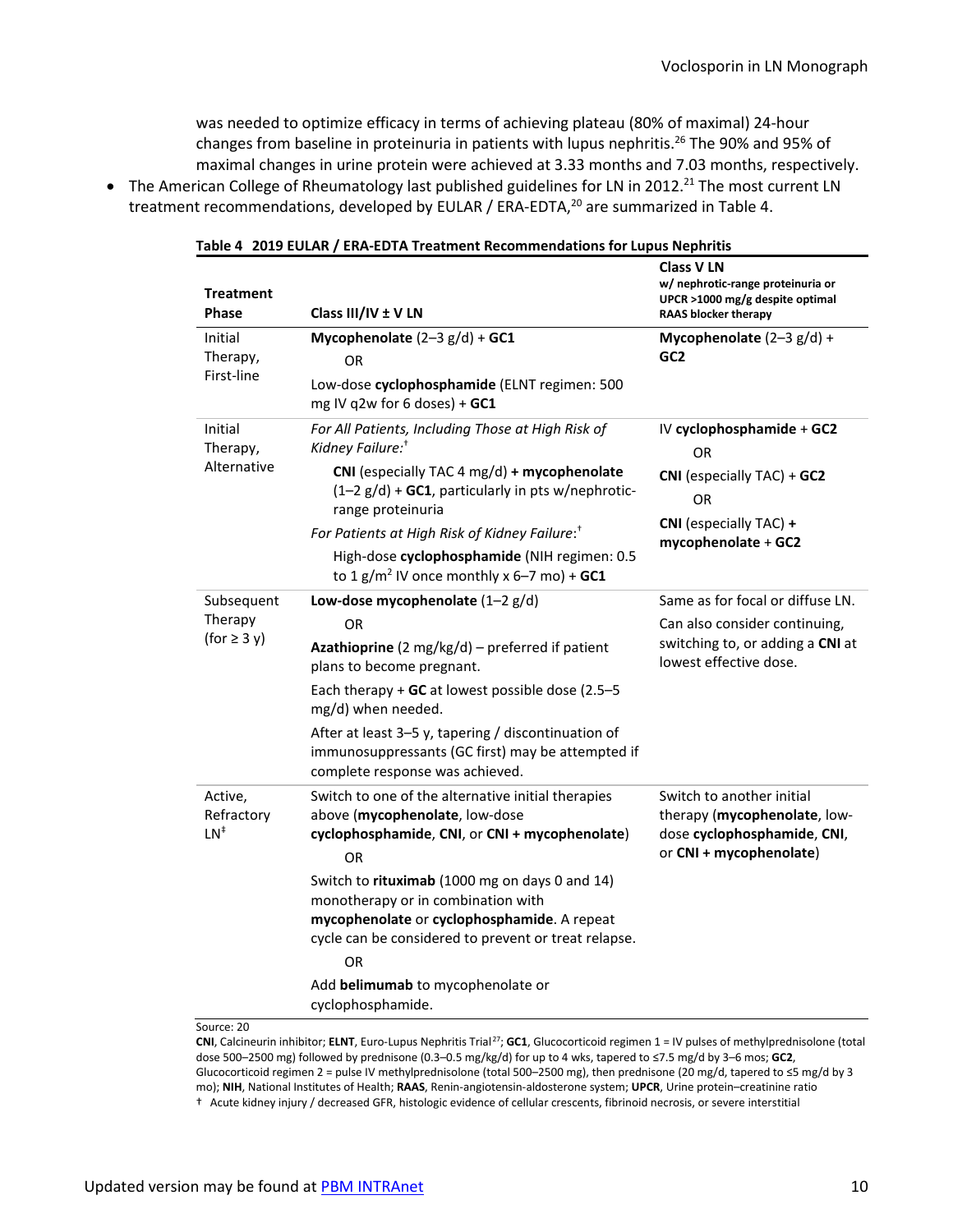inflammation

- ‡ EULAR/ERA-EDTA defines refractory LN as a lack of partial response after 6–12 mos. [28](#page-14-9) The KDIGO definition of refractory disease is nonresponse to either MMF or cyclophosphamide used sequentially.<sup>23</sup> The American College of Rheumatology defines refractory LN as worsening nephritis by 3 months or treatment failure as determined by the treating physician by 6 month[s.21](#page-8-2)
- The Kidney Disease: Improving Global Outcomes (KDIGO) conference summaries<sup>23</sup> are generally consistent with the EULAR / ERA-EDT recommendations.
- <span id="page-10-0"></span>• CNIs used for the treatment of LN are summarized in [Table](#page-10-0) 5.

<span id="page-10-5"></span><span id="page-10-4"></span><span id="page-10-3"></span><span id="page-10-2"></span><span id="page-10-1"></span>

| Table 5   CNI Immunosuppressive Treatment Alternatives                                                                                                                                                                                                                                                                                                                | <b>Formulary</b>   | FDA-                    |                                                                                                                                                                                                                                 |
|-----------------------------------------------------------------------------------------------------------------------------------------------------------------------------------------------------------------------------------------------------------------------------------------------------------------------------------------------------------------------|--------------------|-------------------------|---------------------------------------------------------------------------------------------------------------------------------------------------------------------------------------------------------------------------------|
|                                                                                                                                                                                                                                                                                                                                                                       | <b>Status for</b>  | approved LN             |                                                                                                                                                                                                                                 |
| <b>CNI Regimen / Dosage</b>                                                                                                                                                                                                                                                                                                                                           | <b>CNI</b>         | Indication <sup>+</sup> | <b>Issues for Consideration</b>                                                                                                                                                                                                 |
| Voclosporin (VOC) + MMF + GC<br>PO: 23.7 mg BID initially, then adjust dose<br>based on eGFR                                                                                                                                                                                                                                                                          | TBD (cap)          | <b>Active LN</b>        | Unlike CSA and TAC, which were studied in<br>Asians, VOC was shown to be effective in<br>an ethnically diverse population.                                                                                                      |
|                                                                                                                                                                                                                                                                                                                                                                       |                    |                         | Unlike non-alcohol CSA formulations and<br>TAC, VOC should be avoided in pregnancy.                                                                                                                                             |
|                                                                                                                                                                                                                                                                                                                                                                       |                    |                         | Unlike TAC, VOC has not been studied in<br>combination with CyP.                                                                                                                                                                |
|                                                                                                                                                                                                                                                                                                                                                                       |                    |                         | Types of WPs and AEs for VOC are generally<br>similar to those of CSA and TAC.                                                                                                                                                  |
|                                                                                                                                                                                                                                                                                                                                                                       |                    |                         | Recommendations for management of<br>CYP3A4 drug interactions with VOC differ<br>from those with CSA or TAC.                                                                                                                    |
| Cyclosporine (CSA) + MMF + GC                                                                                                                                                                                                                                                                                                                                         | Yes (cap,          | OLU                     | Retrospective data. <sup>29</sup>                                                                                                                                                                                               |
| PO, Refractory LN: CSA 100-150 mg/d (3<br>mg/kg/d) + MMF 1.5-2.0 g/d <sup>29</sup>                                                                                                                                                                                                                                                                                    | inj, oral<br>soln) |                         | TAC may be preferred over CSA in<br>combination with MMF. <sup>20</sup>                                                                                                                                                         |
| Cyclosporine (CSA) + GC                                                                                                                                                                                                                                                                                                                                               | Yes (cap,          | OLU                     | Low certainty evidence. 37                                                                                                                                                                                                      |
| Various PO initial dosage regimens ranging<br>from 2.5-5 mg/kg/d. 30, 31, 32, 33 Then<br>subsequent therapy 2.5-3 mg/kg/d. <sup>30</sup>                                                                                                                                                                                                                              | inj, oral<br>soln) |                         | CSA may have more data in refractory LN<br>than TAC. <sup>34</sup>                                                                                                                                                              |
|                                                                                                                                                                                                                                                                                                                                                                       |                    |                         | May be used in pregnancy, except<br>formulations that contain alcohol should be<br>avoided. <sup>45</sup>                                                                                                                       |
| Tacrolimus (TAC) + MMF $\pm$ GC                                                                                                                                                                                                                                                                                                                                       | Yes (cap,          | OLU                     | The 2016 pivotal trial showed this                                                                                                                                                                                              |
| PO, "multitarget" regimen in class II, III or<br>IV LN (RCT, N = 362): TAC 4 mg/d divided<br>q12h + low-dose MMF 1 g/d divided q12 h<br>+ GC. <sup>35</sup> TAC blood concentrations ranged                                                                                                                                                                           | inj)               |                         | "multitarget" regimen to be better than<br>CyP in achieving complete remission at<br>Week 24 (45.9% vs 25.6%, respectively. <sup>35</sup>                                                                                       |
| from 5.24 to 5.50 ng/mL. <sup>35</sup> MMF AUC <sub>0-12h</sub><br>ranged from 29.57-33.14 mg·h/L. Protocol<br>did not specify target concentrations for<br>either TAC or MMF.                                                                                                                                                                                        |                    |                         | In a meta-analysis of 2 RCTs ( $N = 402$ ) of<br>TAC + MMF vs IV CyP, risks for complete<br>remission were 580 (261 to 1000) per 1000<br>vs 244 per 1000, respectively; RR 2.38, 95%                                            |
| PO, "multitarget regimen" in class V+IV LN<br>(RCT, $N = 40$ ): TAC 4 mg/d (3 mg/d for<br>weight ≤50 kg) divided q12h + MMF 1 g/d<br>(0.75 g/d for weight ≤50 kg) divided<br>q12h. <sup>36</sup> TAC dosage was titrated to<br>maintain 12-h post-dose trough level of 5-<br>7 ng/mL. MMF was titrated to maintain an<br>AUC <sub>0-12h</sub> of MPA of 20-45 mg·h/L. |                    |                         | CI 1.07 to 5.30 and anticipated absolute<br>effect 336 more [95% CI 17 to 1048 more]<br>per 1000 people ( $I^2$ = 57%; low certainty<br>evidence). <sup>37</sup> Certainty of evidence for<br>reduction in deaths was very low. |

#### **Table 5 CNI Immunosuppressive Treatment Alternatives**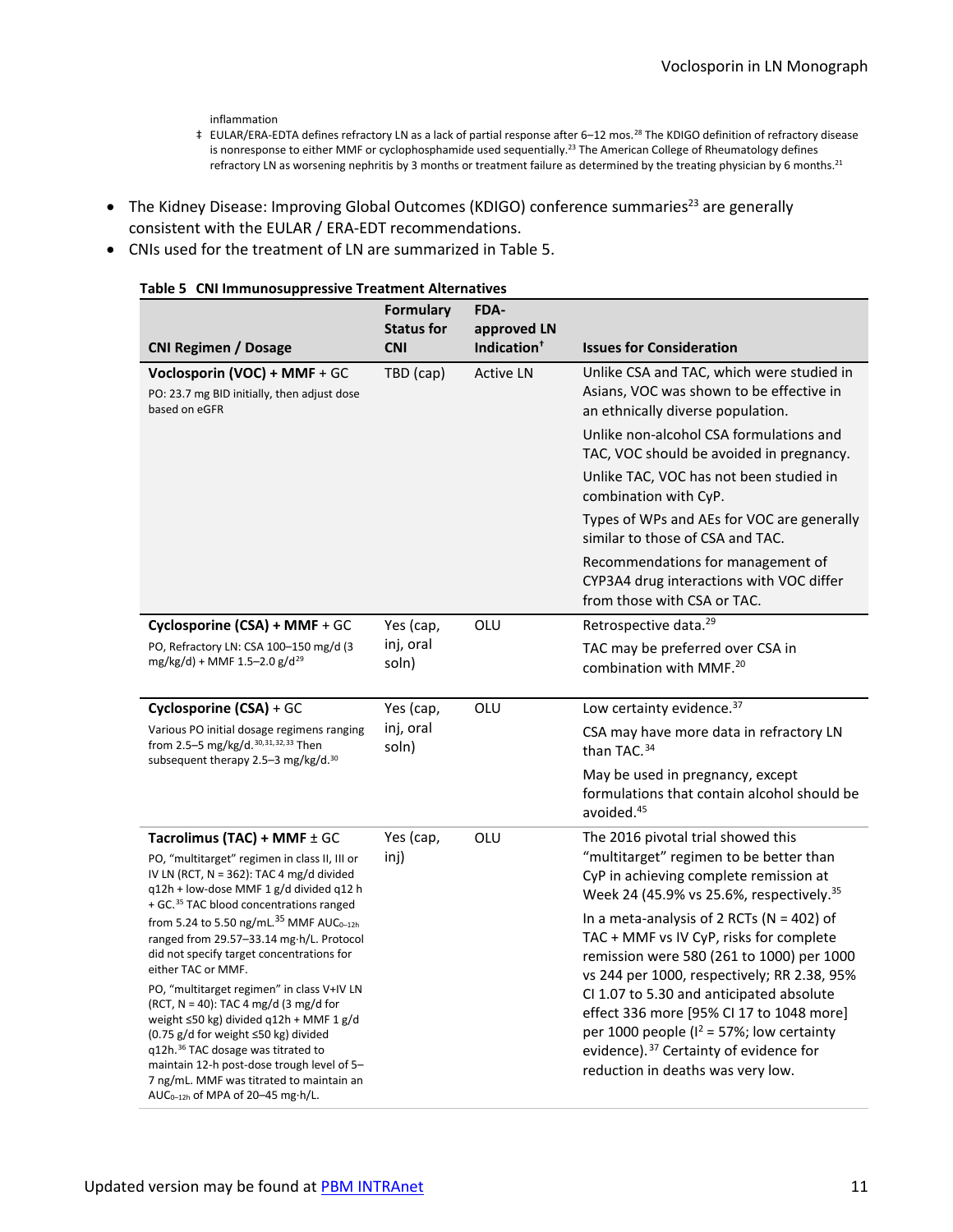| <b>CNI Regimen / Dosage</b>                                                                             | <b>Formulary</b><br><b>Status for</b><br><b>CNI</b> | FDA-<br>approved LN<br>Indication <sup>†</sup> | <b>Issues for Consideration</b>                                                                                                                       |
|---------------------------------------------------------------------------------------------------------|-----------------------------------------------------|------------------------------------------------|-------------------------------------------------------------------------------------------------------------------------------------------------------|
| $TAC + CyP + GC$<br>PO regimen in 2 RCTs ( $N = 50$ and 45): TAC                                        | Same as<br>above                                    | OLU                                            | Limited evidence (2 RCTs with Jadad quality<br>ratings of 3 and 2 out of 5 points). <sup>38</sup>                                                     |
| 3.5 mg/d + CyP 400 mg/m <sup>2</sup> + GC <sup>38</sup>                                                 |                                                     |                                                | An NMA showed that TAC + CyP was better<br>than CyP, similar to MMF, and<br>nonsignificantly more effective than TAC<br>(each with GC). <sup>38</sup> |
| $TAC + GC$                                                                                              | Same as                                             | OLU                                            | Similar to MMF + GC (low certainty                                                                                                                    |
| Various PO dosage regimens ranging from<br>$0.05 - 0.2$ mg/kg/d divided<br>q12h. 38, 39, 40, 41, 42, 43 | above                                               |                                                | evidence) and to IV CyP + GC (low certainty<br>evidence). $37$                                                                                        |
| Low-dose PO: 2 mg/d (weight $\leq 60$ kg) or 3                                                          |                                                     |                                                | May be used in pregnancy. <sup>45</sup>                                                                                                               |
| mg/d (weight $\geq 60$ kg) <sup>44</sup>                                                                |                                                     |                                                | TAC is considered to be less nephrotoxic<br>than $CSA.4$                                                                                              |

<span id="page-11-1"></span><span id="page-11-0"></span>Sources: [3,](#page-0-0)[20](#page-8-0)[,21,](#page-8-2)[34,](#page-10-5)[45](#page-15-2),[46](#page-15-3) 

**Overall response** = complete + partial remission.

<span id="page-11-2"></span> 500–1000 mg/d x 3 doses (optional), then oral prednisone or equivalent 0.5–1 mg/kg/d up to maximum 60 mg/d, then taper to ≤5 to 10 mg/d by 3 to 6 mos or minimal effective dose[20](#page-8-0)[,21\)](#page-8-2); **LN**, Lupus nephritis; **MMF**, Mycophenolate mofetil; **WP**, Warnings and Precautions **CNI**, Calcineurin inhibitor; **CRR**, Complete renal response; **GC**, Glucocorticoid (e.g., pulse IV methylprednisolone or equivalent

## **Projected Place in Therapy**

- per 100,000 in Caucasians to 200 cases per 100,000 in Afro-Caribbeans.<sup>48</sup> It primarily affects women considerations. The majority (65%) of patients with SLE are diagnosed in the age range of 16 to 55 years, and 15% are diagnosed after age 55.[47](#page-11-2) LN develops in 50%–60% of patients by 3 years after diagnosis of SLE and is associated with a high risk of renal failure and death.<sup>3</sup> Proliferative subtypes of LN in classes III, IV, or III/IV + V carry the highest risks for development of end-stage renal disease and death. Older age outcomes, or higher mortality.<sup>49</sup> Non-white race / ethnicity (African American, Hispanic, and Asian) is associated with more severe presentations and greater organ damage accrual.<sup>49</sup> • **Epidemiology and Prevalence of Lupus Nephritis in Veterans**. SLE is a chronic, multisystem, autoimmune disease that has a prevalence ranging from 20 to 150 cases per 100,000 in the  $US^{47}$  $US^{47}$  $US^{47}$  and about 40 cases during their reproductive years, making drug-related teratogenicity and infertility important (≥50 years) at onset of disease and male gender are associated with more severe disease, worse
- <span id="page-11-3"></span> • **Potential Place in Therapy Based on the Evidence**. There are no head-to-head or meta-analytic studies to inform whether voclosporin has any efficacy or safety advantages over other CNIs in the treatment of LN. proteinuria ≥1500 mg/24 h and UPCR ≥1.5 mg/mg or active class V LN with UPCR ≥2 mg/mg, voclosporin has a small to moderate benefit over placebo in achieving complete renal response, or rather that monotherapy. Less than half (40.8%) of the patients reached this end point on voclosporin. The evidence of efficacy and lack of long-term safety including CNI-related nephrotoxicity data support the use of combination voclosporin + MMF as an alternative to MMF as initial therapy, particularly in patients with monotherapy, and voclosporin + MMF was not studied in patients with LN refractory to MMF; therefore, voclosporin is qualitatively similar to that of other CNIs. The lack of recommendations for therapeutic High-quality evidence suggests that, in patients who have active class III  $\pm$  V or class IV  $\pm$  V LN with both voclosporin in combination with MMF has a small to moderate benefit over standard initial MMF nephrotic-range proteinuria (at the same level as other CNIs + MMF). Voclosporin was not evaluated as its efficacy in these situations is uncertain. The safety data suggested that the adverse effect profile of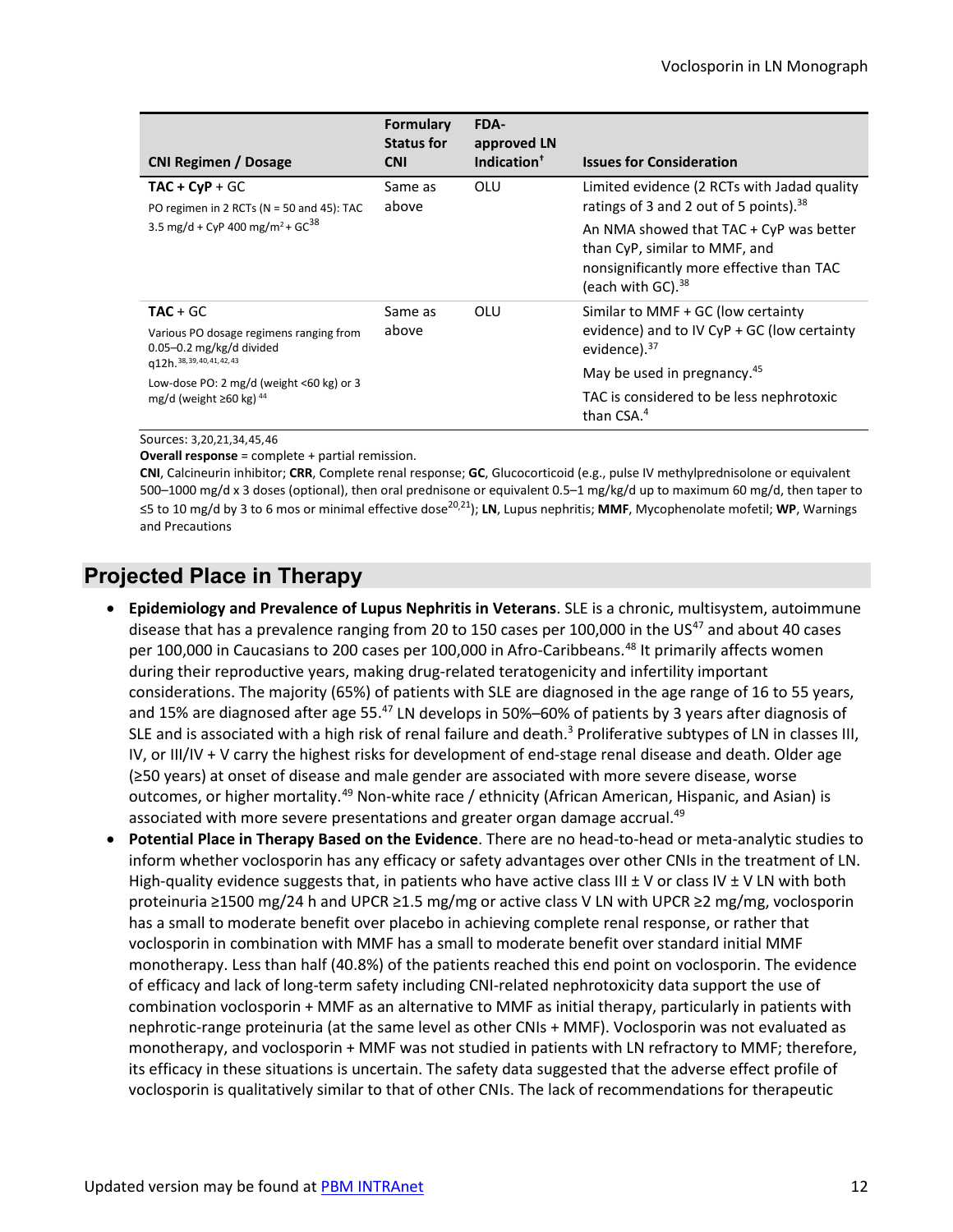<span id="page-12-0"></span> drug monitoring with voclosporin in LN is not a clear advantage over other CNIs since monitoring of drug with CNIs.<sup>[20](#page-8-0)</sup> concentrations with cyclosporin or tacrolimus has not been consistently used, and it can help assess medication adherence.<sup>[50](#page-15-7)</sup> Furthermore, optimal drug concentration ranges have not been defined in LN,<sup>50</sup> and the 2019 EULAR / ERA-EDTA guideline made no recommendation for therapeutic drug monitoring

 • **Potential Place in Therapy in VHA**. Given an uncertain long-term safety profile and a lack of evidence of therapy for LN after cyclosporine or tacrolimus, which are on formulary without criteria for use. An adequate duration of a trial of CNI therapy may be considered to be 2 months. Providers should exercise caution when voclosporin is used longer than one year. $3$ significant clinical advantages over other CNIs, voclosporin may be considered as an alternative CNI

Prepared December 2021. Contact person: Francine Goodman, National PBM Clinical Pharmacy Program Manager, Formulary Management, VA Pharmacy Benefits Management Services (10P4P)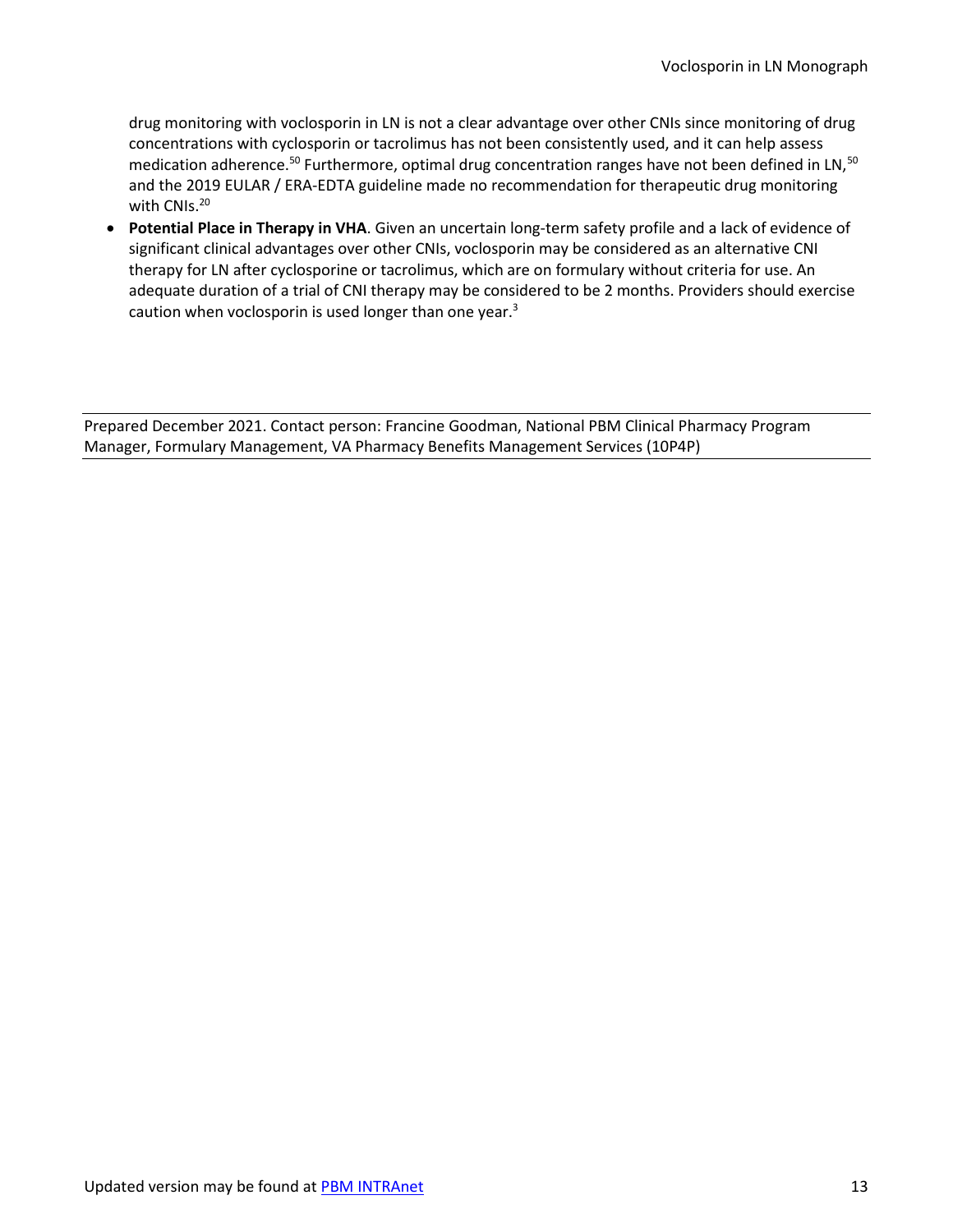## **References**

- <span id="page-13-0"></span> $\mathbf{1}$ Pharmaceuticals. January 2021. Available at: FPI-0011+Approved+USPI++MG.pdf [\(d1io3yog0oux5.cloudfront.net\)](https://d1io3yog0oux5.cloudfront.net/auriniapharma/files/pages/lupkynis-prescribing-information/FPI-0011+Approved+USPI++MG.pdf). Accessed 3 Jun 2021. <sup>1</sup>LUPKYNIS (voclosporin) capsules [prescribing information online]. Victoria, BC, CA / Rockville, MD: Aurinia
- <span id="page-13-1"></span><sup>2</sup> Bîrsan T, Dambrin C, Freitag DG, Yatscoff RW, Morris RE. The novel calcineurin inhibitor ISA247: a more potent immunosuppressant than cyclosporine in vitro. Transpl Int. 2005 May;17(12):767-71.
- <span id="page-13-2"></span> $\mathsf 3$  Administration (FDA). January 2021. Center for Drug Evaluation and Research (CDER). Multi-discipline review of voclosporin (LUPKYNIS). Food and Drug
- <span id="page-13-3"></span> $\overline{\mathbf{4}}$ 4 Rafael-Vidal C, Altabás I, Pérez N, Mourino Rodríguez C, Pego-Reigosa JM, Garcia S. Calcineurin and Systemic Lupus Erythematosus: The Rationale for Using Calcineurin Inhibitors in the Treatment of Lupus Nephritis. Int J Mol Sci. 2021 Jan 27;22(3):1263.
- <span id="page-13-4"></span><sup>5</sup> Weening JJ, D'Agati VD, Schwartz MM, Seshan SV, Alpers CE, Appel GB, Balow JE, Bruijn JA, Cook T, Ferrario F, Fogo AB, Ginzler EM, Hebert L, Hill G, Hill P, Jennette JC, Kong NC, Lesavre P, Lockshin M, Looi LM, Makino H, Moura LA, Nagata M. The classification of glomerulonephritis in systemic lupus erythematosus revisited. J Am Soc Nephrol. 2004 Feb;15(2):241-50.
- <span id="page-13-5"></span>6 Revision of the International Society of Nephrology/Renal Pathology Society classification for lupus nephritis: clarification of definitions, and modified National Institutes of Health activity and chronicity indices. Bajema IM,
- <span id="page-13-6"></span>Wilhelmus S, Alpers CE, et al. Kidney Int. 2018;93:789–796.<br>Houssiau FA, Vasconcelos C, D'Cruz D, et al. Early response to immunosuppressive therapy predicts good renal outcome in lupus nephritis: lessons from long-term followup of patients in the Euro-Lupus nephritis trial. Arthritis Rheum. 2004;50 (12):3934–3940.
- <span id="page-13-7"></span>8 Korbet SM, Lewis EJ. Severe lupus nephritis: the predictive value of a  $>$ /= 50% reduction in proteinuria at 6 months.
- <span id="page-13-8"></span> nephritis: data from the MAINTAIN Nephritis Trial. Lupus Sci Med. 2015 Nov 12;2(1):e000123. Nephrol Dial Transplant. 2013;28(9):2313–2318.<br>Tamirou F, Lauwerys BR, Dall'Era M, Mackay M, Rovin B, Cervera R, Houssiau FA; MAINTAIN Nephritis Trial Investigators. A proteinuria cut-off level of 0.7 g/day after 12 months of treatment best predicts long-term renal outcome in lupus
- <span id="page-13-9"></span><sup>10</sup> Zickert A, Sundelin B, Svenungsson E, Gunnarsson I. Role of early repeated renal biopsies in lupus nephritis. Lupus Sci Med. 2014;1(1): e000018.
- <span id="page-13-10"></span>Med. 2014;1(1): e000018.<br><sup>11</sup> Alvarado AS, Malvar A, Lococo B, et al. The value of repeat kidney biopsy in quiescent Argentinian lupus nephritis patients. Lupus. 2014;23(8):840-847.
- <span id="page-13-11"></span>patients. Lupus. 2014;23(8):840–847.<br><sup>12</sup> Rovin BH, Solomons N, Pendergraft WF 3rd, Dooley MA, Tumlin J, Romero-Diaz J, Lysenko L, Navarra SV, Huizinga RB; voclosporin with placebo in achieving remission in patients with active lupus nephritis. Kidney Int. 2019 Jan;95(1):219- AURA-LV Study Group. A randomized, controlled double-blind study comparing the efficacy and safety of dose-ranging
- <span id="page-13-12"></span>231.<br><sup>13</sup> Rovin BH, Teng YKO, Ginzler EM, Arriens C, Caster DJ, Romero-Diaz J, Gibson K, Kaplan J, Lisk L, Navarra S, Parikh SV, a double-blind, randomised, multicentre, placebo-controlled, phase 3 trial. Lancet. 2021 May 29;397(10289):2070-2080. Erratum in: Lancet. 2021 May 29;397(10289):2048. Randhawa S, Solomons N, Huizinga RB. Efficacy and safety of voclosporin versus placebo for lupus nephritis (AURORA 1):
- <span id="page-13-13"></span><sup>14</sup> Kodner C. Diagnosis and Management of Nephrotic Syndrome in Adults. Am Fam Physician. 2016 Mar 15;93(6):479-85.
- <span id="page-13-14"></span><sup>15</sup> Academy of Managed Care Pharmacy (AMCP) dossier for LUPKYNIS (voclosporin) [online]. Aurinia Pharmaceuticals, Fort Washington, PA, 15 April 2021.
- <span id="page-13-15"></span>Washington, PA, 15 April 2021.<br><sup>16</sup> Lee, Y.H., Song, G.G. A network meta-analysis of randomized controlled trials comparing the effectiveness and safety of voclosporin or tacrolimus plus mycophenolate mofetil as induction treatment for lupus nephritis. Z Rheumatol (2021). [https://doi.org/10.1007/s00393](https://doi.org/10.1007/s00393-021-01087-z)-021-01087-z . *Published in English and German.*
- <span id="page-13-16"></span><sup>17</sup> Busque S, Cantarovich M, Mulgaonkar S, et al. The PROMISE study: a phase 2b multicenter study of voclosporin (ISA247) versus tacrolimus in de novo kidney transplantation. Am J Transplant. 2011; 11:2675-2684
- <span id="page-13-17"></span> versus tacrolimus in de novo kidney transplantation. *Am J Transplant.* 2011; 11:2675–2684 18 Mayo PR, Ling SY, Huizinga RB, Freitag DG, Aspeslet LJ, Foster RT. Population PKPD of voclosporin in renal allograft patients. J Clin Pharmacol. 2014 May;54(5):537-45.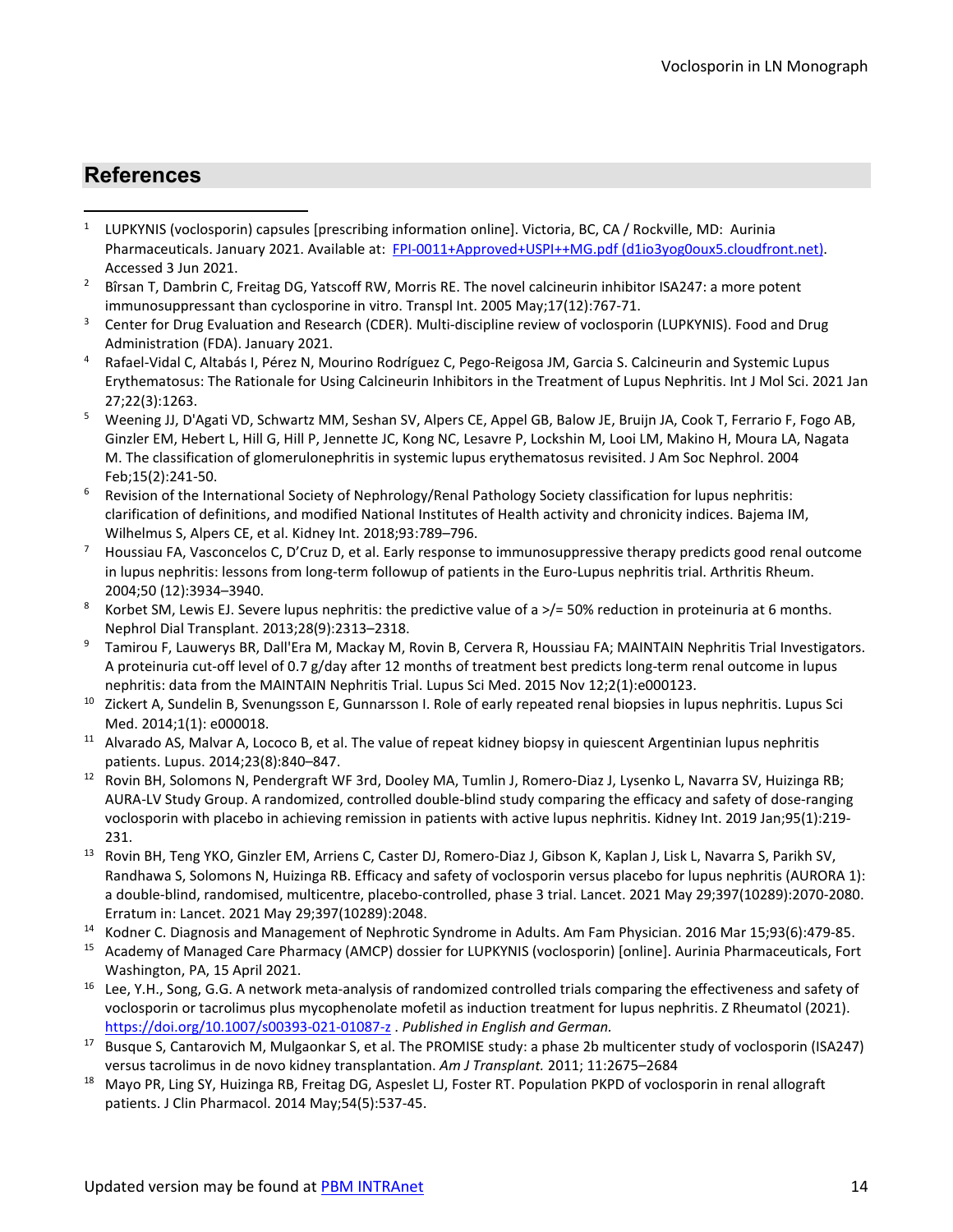- <span id="page-14-0"></span> Their Distinct Efficacy and Safety Profiles in Clinical Studies. Clin Pharmacol. 2020 Jul 1;12:83-96.  $19$  Li Y, Palmisano M, Sun D, Zhou S. Pharmacokinetic Disposition Difference Between Cyclosporine and Voclosporin Drives
- <span id="page-14-1"></span>20 management of lupus nephritis. Ann Rheum Dis. 2020 Jun;79(6):713-723. <sup>20</sup> Fanouriakis A, Kostopoulou M, Cheema K, et al. 2019 Update of the Joint European League Against Rheumatism and European Renal Association-European Dialysis and Transplant Association (EULAR/ERA-EDTA) recommendations for the
- <span id="page-14-2"></span>management of lupus nephritis. Ann Rheum Dis. 2020 Jun;79(6):713-723.<br><sup>21</sup> Hahn BH, McMahon MA, Wilkinson A, et al. American College of Rheumatology guidelines for screening, treatment, and management of lupus nephritis. Arthritis Care Res (Hoboken). 2012;64(6):797-808.
- <span id="page-14-3"></span><sup>22</sup> Tang C, Godfrey T, Stawell R, Nikpour M. Hydroxychloroquine in lupus: emerging evidence supporting multiple beneficial effects. Intern Med J. 2012 Sep;42(9):968-78.
- <span id="page-14-4"></span><sup>23</sup> Rovin BH, Caster DJ, Cattran DC, et al. Management and treatment of glomerular diseases (part 2): conclusions from a Kidney Disease: Improving Global Outcomes (KDIGO) Controversies Conference. Kidney Int. 2019;95(2):281-295. KDIGO
- <span id="page-14-5"></span>recommendations.<br><sup>24</sup> Tamirou F, Houssiau FA. Management of Lupus Nephritis. J Clin Med. 2021 Feb 9;10(4):670.
- <span id="page-14-6"></span><sup>25</sup> Fernandez Nieto M, Jayne DR. Con: The use of calcineurin inhibitors in the treatment of lupus nephritis. Nephrol Dial
- <span id="page-14-7"></span>Transplant. 2016 Oct;31(10):1567-71.<br><sup>26</sup> Chen X, Wang DD, Li ZP. Analysis of time course and dose effect of tacrolimus on proteinuria in lupus nephritis patients. J Clin Pharm Ther. 2021 Feb;46(1):106-113. doi: 10.1111/jcpt.13260. Epub 2020 Sep 25.
- <span id="page-14-8"></span><sup>27</sup> Houssiau FA, Vasconcelos C, D'Cruz D, Sebastiani GD, Garrido Ed Ede R, Danieli MG, Abramovicz D, Blockmans D, Depresseux G, Cosyns JP, Cervera R. Immunosuppressive therapy in lupus nephritis: the Euro-Lupus Nephritis Trial, a randomized trial of low-dose versus high-dose intravenous cyclophosphamide. Arthritis Rheum. 2002 Aug;46(8):2121- Mathieu A, Direskeneli H, Galeazzi M, Gül A, Levy Y, Petera P, Popovic R, Petrovic R, Sinico RA, Cattaneo R, Font J,
- <span id="page-14-9"></span>31.<br><sup>28</sup> Gordon C, Jayne D, Pusey C, et al. European consensus statement on the terminology used in the management of lupus glomerulonephritis. Lupus. 2009;18(3):257-263.
- <span id="page-14-10"></span>glomerulonephritis. Lupus. 2009;18(3):257–263.<br><sup>29</sup> Kasitanon N, Boripatkosol P, Louthrenoo W. Response to combination of mycophenolate mofetil, cyclosporin A and corticosteroid treatment in lupus nephritis patients with persistent proteinuria. Int J Rheum Dis. 2018 Jan;21(1):200-207.
- <span id="page-14-11"></span> $30$ <sup>30</sup> Moroni G, Doria A, Mosca M, et al. A Randomized Pilot Trial Comparing Cyclosporine and Azathioprine for Maintenance
- <span id="page-14-12"></span>Therapy in Diffuse Lupus Nephritis Over Four Years. Clin J Am Soc Nephrol, 2006, 1(5):925-32.<br><sup>31</sup> Austin HA 3rd, Illei GG, Braun MJ, Balow JE. Randomized, controlled trial of prednisone, cyclophosphamide, and cyclosporine in lupus membranous nephropathy. J Am Soc Nephrol. 2009 Apr;20(4):901-11.
- <span id="page-14-13"></span>cyclosporine in lupus membranous nephropathy. J Am Soc Nephrol. 2009 Apr;20(4):901-11.<br><sup>32</sup> Ogawa H, Kameda H, Nagasawa H, Sekiguchi N, Takei H, Tsuzaka K, Amano K, Takeuchi T. Prospective study of low-dose cyclosporine A in patients with refractory lupus nephritis. Mod Rheumatol. 2007;17(2):92-7.
- <span id="page-14-14"></span>cyclosporine A in patients with refractory lupus nephritis. Mod Rheumatol. 2007;17(2):92-7.<br>33 Sheikholeslami M, Hajialilo M, Rasi Hashemi SS, Malek Mahdavi A, Gojazadeh M, Khabbazi A. Low dose cyclosporine A in the treatment of resistant proliferative lupus nephritis. Mod Rheumatol. 2018 May;28(3):523-529
- <span id="page-14-15"></span><sup>34</sup> Falk, RJ, Dall'Era M, Appel GB. Clinical features and therapy of lupus membranous nephropathy. In: UpToDate, Glassock RJ, Rovin BH, Lam AQ (Eds), UpToDate, Waltham, MA, 2021. (Accessed 9 Jun 2021.)
- <span id="page-14-16"></span><sup>35</sup> Liu Z, Zhang H, Liu Z, et al. Multitarget therapy for induction treatment of lupus nephritis: a randomized trial. Ann Intern Med. 2015 Jan 6;162(1):18-26. *Pivotal MC OL RCT in China for multitarget TAC regimen.*
- <span id="page-14-17"></span>36 Bao H, Liu ZH, Xie HL, et al. Successful treatment of class V+IV lupus nephritis with multitarget therapy. J Am Soc Nephrol. 2008 Oct;19(10):2001-10.
- <span id="page-14-18"></span>37 Database Syst Rev. 2018 Jun 29;6(6):CD002922. <sup>37</sup>Tunnicliffe DJ, Palmer SC, Henderson L, et al. Immunosuppressive treatment for proliferative lupus nephritis. Cochrane
- <span id="page-14-19"></span><sup>38</sup> Zhou J, Tao MJ, Jin LR, et al. Effectiveness and safety of common therapeutic drugs for refractory lupus nephritis: A network meta-analysis. Exp Ther Med. 2020 Jan;19(1):665-671.
- <span id="page-14-20"></span> induction treatment for active lupus nephritis. Nephrol Dial Transplant. 2012 Apr;27(4):1467-72. Li X, Ren H, Zhang Q, et al. Mycophenolate mofetil or tacrolimus compared with intravenous cyclophosphamide in the
- <span id="page-14-21"></span> $^{40}$  Szeto CC, Kwan BC, Lai FM, et al. Tacrolimus for the treatment of systemic lupus erythematosus with pure class V nephritis. Rheumatology (Oxford). 2008 Nov;47(11):1678-81.
- <span id="page-14-22"></span>nephritis. Rheumatology (Oxford). 2008 Nov;47(11):1678-81.<br><sup>41</sup> Chen W, Tang X, Liu Q, et al. Short-term outcomes of induction therapy with tacrolimus versus cyclophosphamide for active lupus nephritis: A multicenter randomized clinical trial. Am J Kidney Dis. 2011 Feb;57(2):235-44.
- <span id="page-14-23"></span>active lupus nephritis: A multicenter randomized clinical trial. Am J Kidney Dis. 2011 Feb;57(2):235-44.<br><sup>42</sup> Wang S, Li X, Qu L, et al. Tacrolimus versus cyclophosphamide as treatment for diffuse proliferative or membran lupus nephritis: a non-randomized prospective cohort study. Lupus. 2012 Aug;21(9):1025-35.